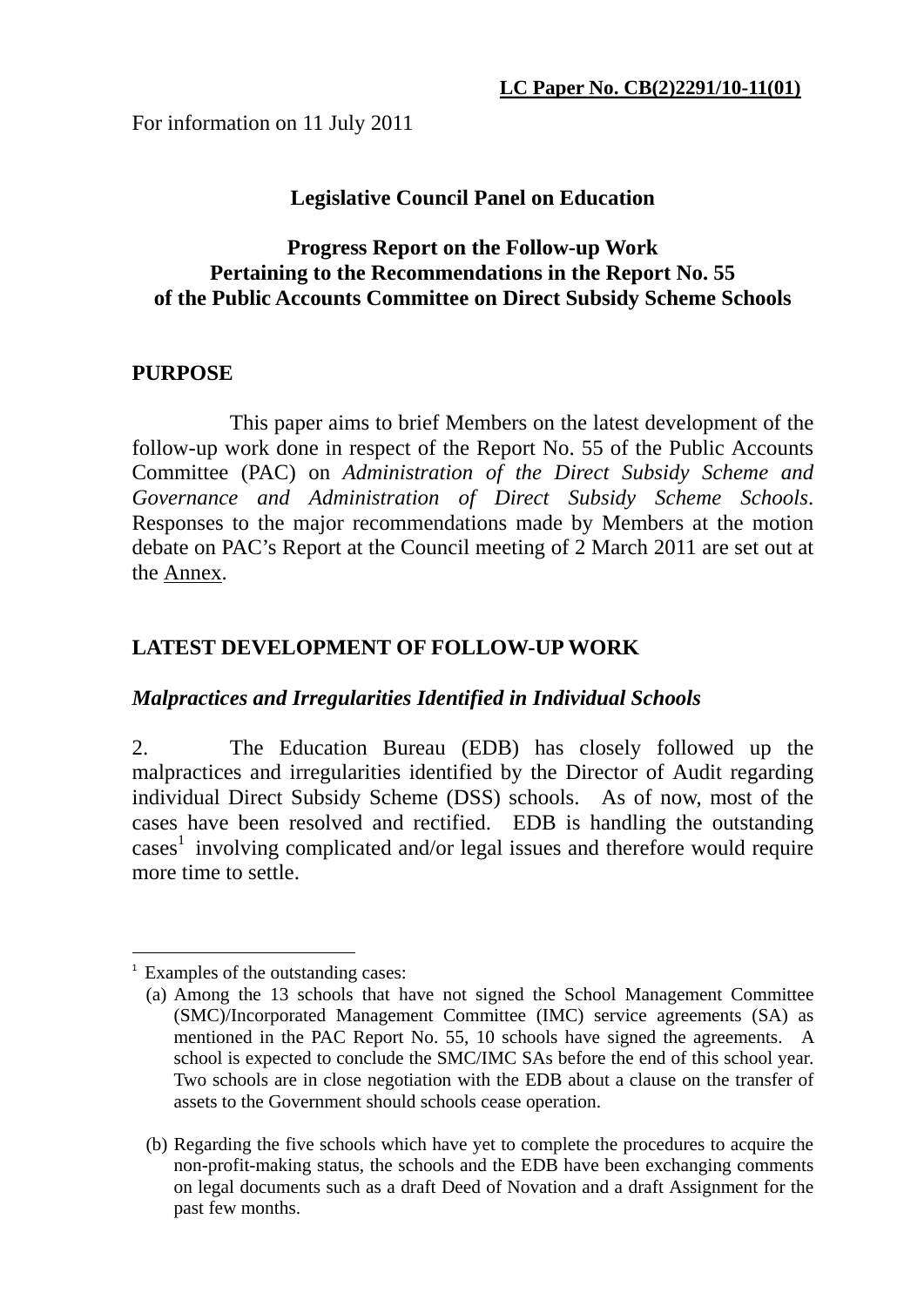## *Working Group on Direct Subsidy Scheme*

3. The Working Group on the Direct Subsidy Scheme (Working Group) chaired by the Permanent Secretary for Education has started its work since March 2011. It has been tasked with reviewing the administration as well as the governance and management of DSS schools, and putting forward recommendations on measures for continuous improvement. The review will cover, inter alia, how DSS schools should strengthen their internal monitoring mechanisms such as possible enhancement to the transparency in school management, the implementation of fee remission schemes and financial management.

4. The Working Group and the EDB agreed that EDB's monitoring and oversight should be complemented by DSS schools' own governance and internal accountability. Noting the more autonomous nature of DSS schools, EDB should refrain from micro-managing them. Strengthening the schools' governance, including setting up an effective internal monitoring mechanism, and enhancing schools' transparency and accountability, is fundamental to the quality assurance of DSS schools in the long run. On the other hand, EDB will continue to issue clear guidelines, detect and follow up on irregularities concerning schools' operation and practices, and provide support to DSS schools where necessary. It is only through a proper balance between control and flexibility that the original policy intention of enhancing parental choice and enriching our education system through increasing the diversity in our school system can be achieved.

5. In the past months, the Working Group visited various DSS schools and held meetings to discuss proposed improvement measures. While the Working Group will complete its discussion and submit its recommendations by the end of 2011, Members agreed that a number of improvement measures warrant early implementation. These measures are outlined in paragraphs 6 to 14 below.

# *School Fee Remission / Scholarship Schemes*

6. The EDB has taken forward various measures in the past months to improve the implementation of the school fee remission / scholarship schemes (Schemes) in DSS schools.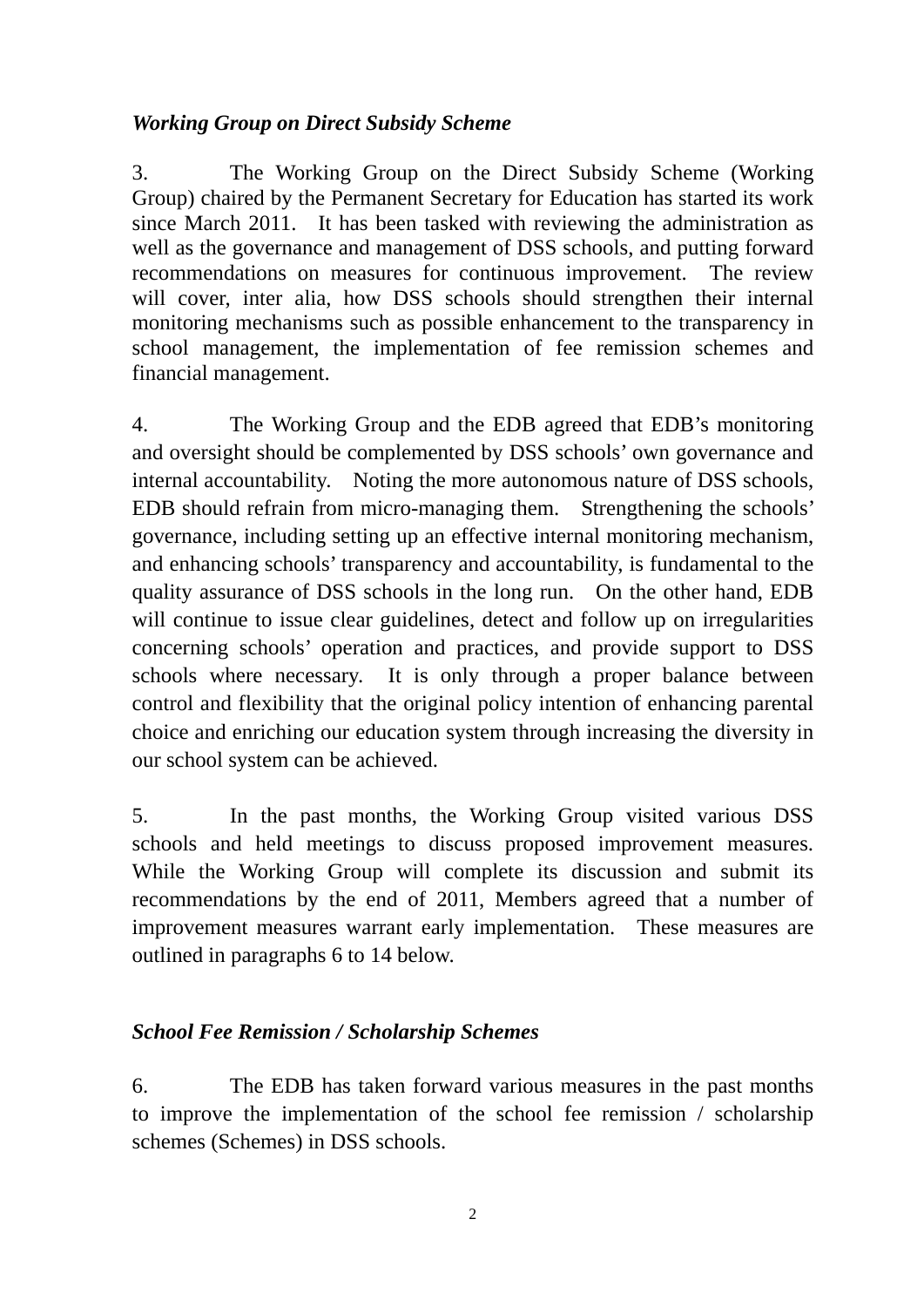7. First, in respect of the requirement for DSS schools to set aside at least 10 % of their school fee income for the Schemes, we have enhanced the reporting requirements in the audited accounts with a view to facilitating an early detection of and timely follow-up of possible irregularities. Schools have to follow the new requirements in their submission of the 2009/10 audited accounts to EDB this year. Review of the audited accounts submitted by DSS schools is underway.

8. Second, while the Working Group will consider further ways to improve the implementation of the Schemes (including ways to ensure that students will not be deprived of the opportunity to attend DSS schools because of lack of means), it holds the view that enhancing the transparency of the Schemes could help parents understand the Schemes and facilitate an informed assessment of their children's eligibility for remission/scholarship. Insofar as parents of prospective students are concerned, this could in turn help them make an informed choice of schools for their children. These measures should be put in place at the earliest opportunity. To this effect, EDB has issued a circular in early July 2011 setting out the following new measures:

- (a) DSS schools are required to consult their School Management Committees (SMCs) / Incorporated Management Committees (IMCs) or parent-teacher associations on the operation of their Schemes and how the related information should be presented to ensure that it can be easily understood by parents and prospective parents of the school;
- (b) DSS schools are required to clearly indicate in the application form for admission and the School Profile published by the Committee on Home-School Co-operation that needy students, including those from families receiving the Comprehensive Social Security Assistance (CSSA) and students receiving financial assistance provided by the Student Financial Assistance Agency (SFAA), could apply for fee remission. DSS schools are also required to provide details of their Schemes on the application form and a web-link in the School Profiles through which details of the Schemes can be obtained on the schools' websites;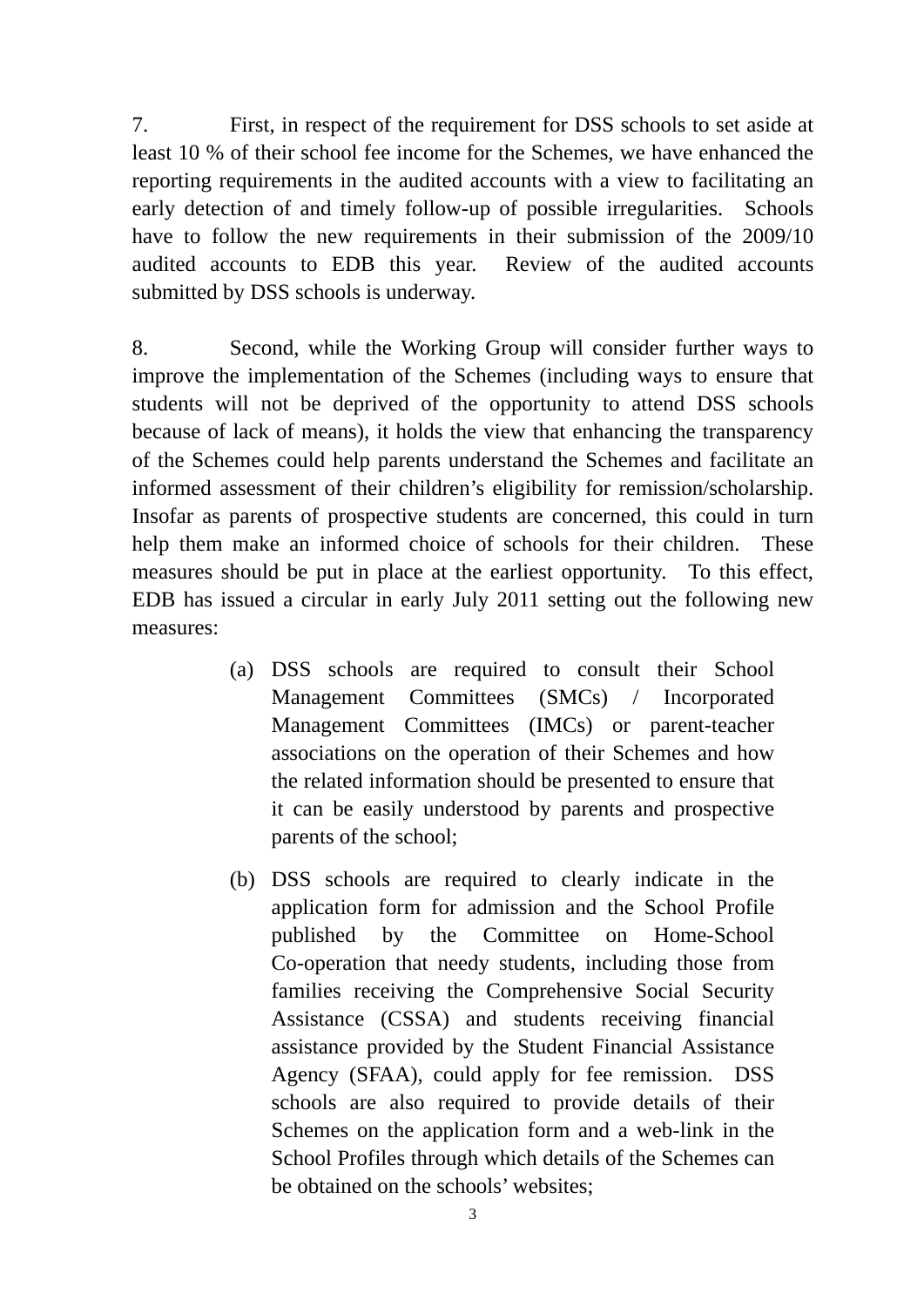- (c) DSS schools are required to provide details of the Schemes to all students newly admitted to the school by enclosing such details with the letter offering admission;
- (d) Subject to the availability of funds under the Schemes, in principle, DSS schools are required to offer fee remission to students from families receiving the CSSA and those SFAA recipients. This should be clearly set out in the details of the Schemes for information of parents/prospective parents;
- (e) When notifying students of the application results for SFAA, DSS schools are required to provide an application form for the Schemes to each of the eligible students as well;
- (f) DSS schools should process applications for the Schemes from newly admitted students before the new school year begins as far as possible so that those eligible students will not be required to pay the school fee in advance. Likewise, if applications are received during the school year, they should be processed as early as possible;
- (g) DSS schools are encouraged to provide a simulation test for fee remission on their websites so that parents will know in advance the level of fee remission their children will be granted. This will facilitate decision on school choice and/or whether to apply for remission; and
- (h) The EDB will provide on its website hotlinks to the Schemes of individual DSS schools to facilitate interested parents to get the information they need easily.

#### *Revision of School Fees*

9. With immediate effect (i.e. as from the fee revision exercise for the 2011/12 school year), the EDB has introduced a series of measures to improve the school fee revision mechanism to allow parents to make informed decisions whether to support DSS schools' proposal for fee revision.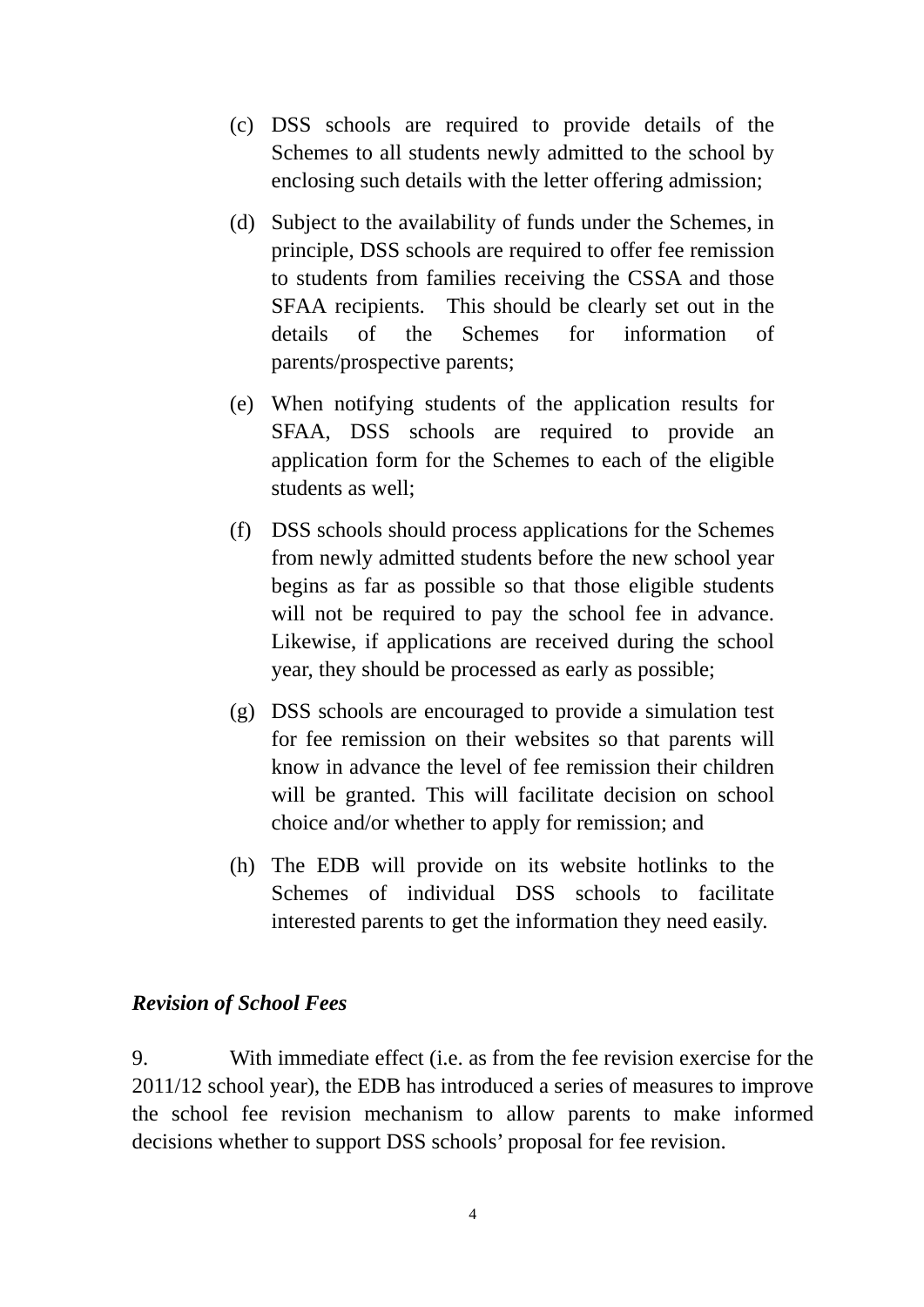10. DSS schools are required to provide parents, in the consultation process, with appropriate financial information of the schools, including the accumulated surplus, justifications for fee increase and additional resources required, etc. Besides, DSS schools are required to explain to parents in detail the purpose, scale, construction period and cash flow of capital works projects if undertaking large-scale capital works projects is one of the major reasons for fee increase. Moreover, DSS schools are required to submit to EDB how parents are consulted and parents' feedback so as to facilitate EDB's consideration of their applications for fee revision.

## *Financial Management*

11. Pending further recommendations of the Working Group to enhance DSS schools' financial management, the EDB has introduced with immediate effect a number of measures to better monitor the financial management in DSS schools and enforce the prevailing requirements on the use of schools' resources.

12. First, the Task Force on DSS chaired by the Deputy Secretary for Education will consider both the annual summary of findings on the audited accounts submitted by DSS schools and the audit inspections conducted by EDB officers. This is to ensure that the EDB can have a holistic review of the financial management of DSS schools and effectively follow up with the schools regarding the various improvement measures concerning financial management.

13. Second, starting from the 2009/10 audited accounts, DSS schools are required to provide more detailed and comprehensive information concerning the schools' financial situation including details of any investments and other reserves in all accounts. EDB will promptly follow up with the schools should there be any irregularities detected.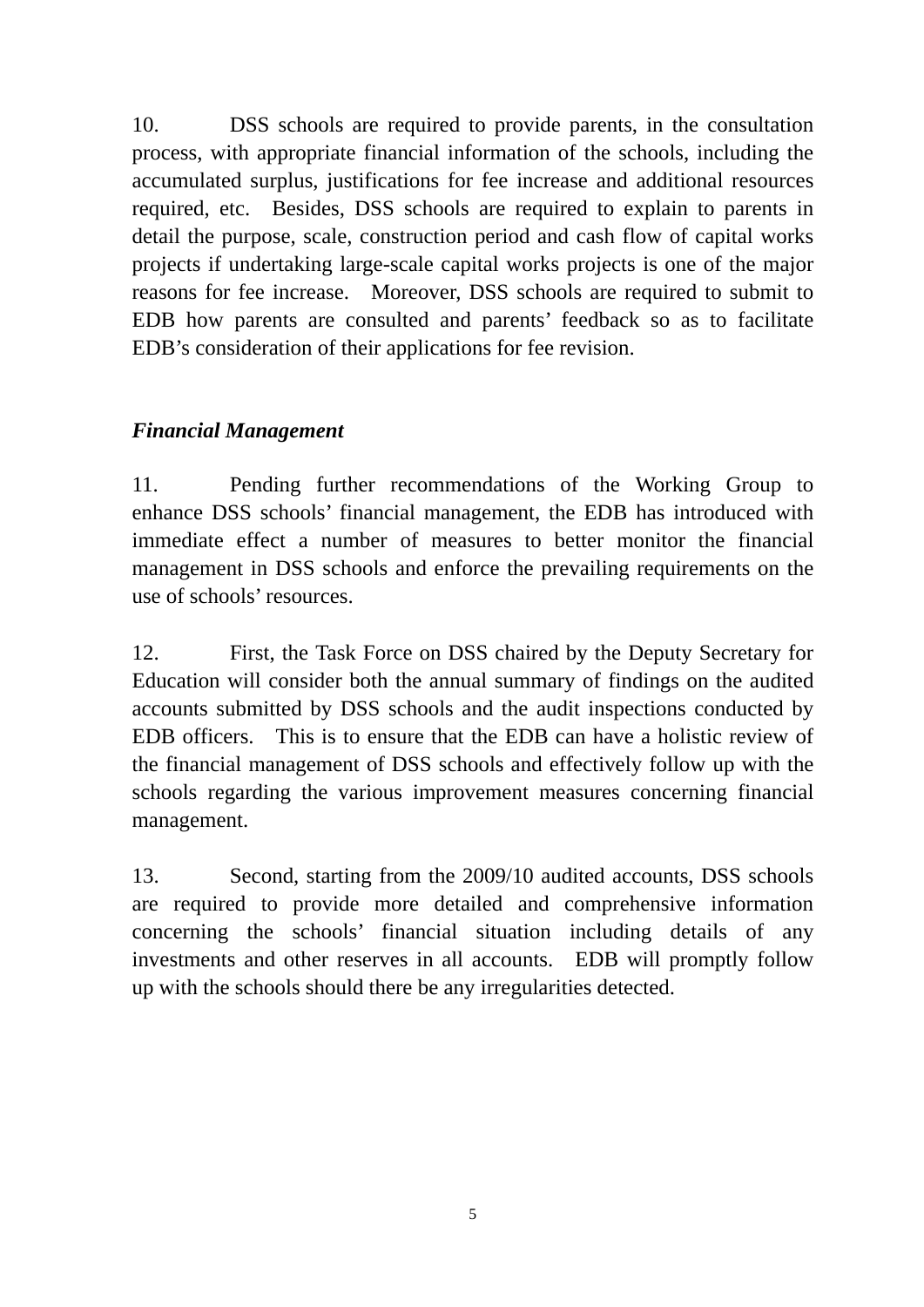14. Moreover, we are in the process of setting up an additional audit team in the EDB to carry out full audit inspections to more DSS schools. With the additional audit team, we plan to conduct audit inspections to 18 DSS schools every year and we expect that on average each DSS school will undergo such audit inspection once every four years (as compared to once every seven years at the moment).

## **Way Forward**

15. The Working Group will submit to the Secretary for Education its report by the end of 2011 on recommendations regarding the various improvement measures on the following aspects:

- a) measures to help strengthen schools' internal governance and monitoring mechanisms including training for school personnel so that schools will use their resources in an accountable and transparent manner;
- b) the setting up of a cap and the use of accumulated reserves; and
- c) developing a set of checklist in consultation with the DSS School Council to facilitate DSS schools to evaluate their performance in areas concerning financial and human resources management.

16. We will brief Members on further measures to improve the administration and governance of the DSS schools after considering the recommendations of the Working Group.

Education Bureau 4 July 2011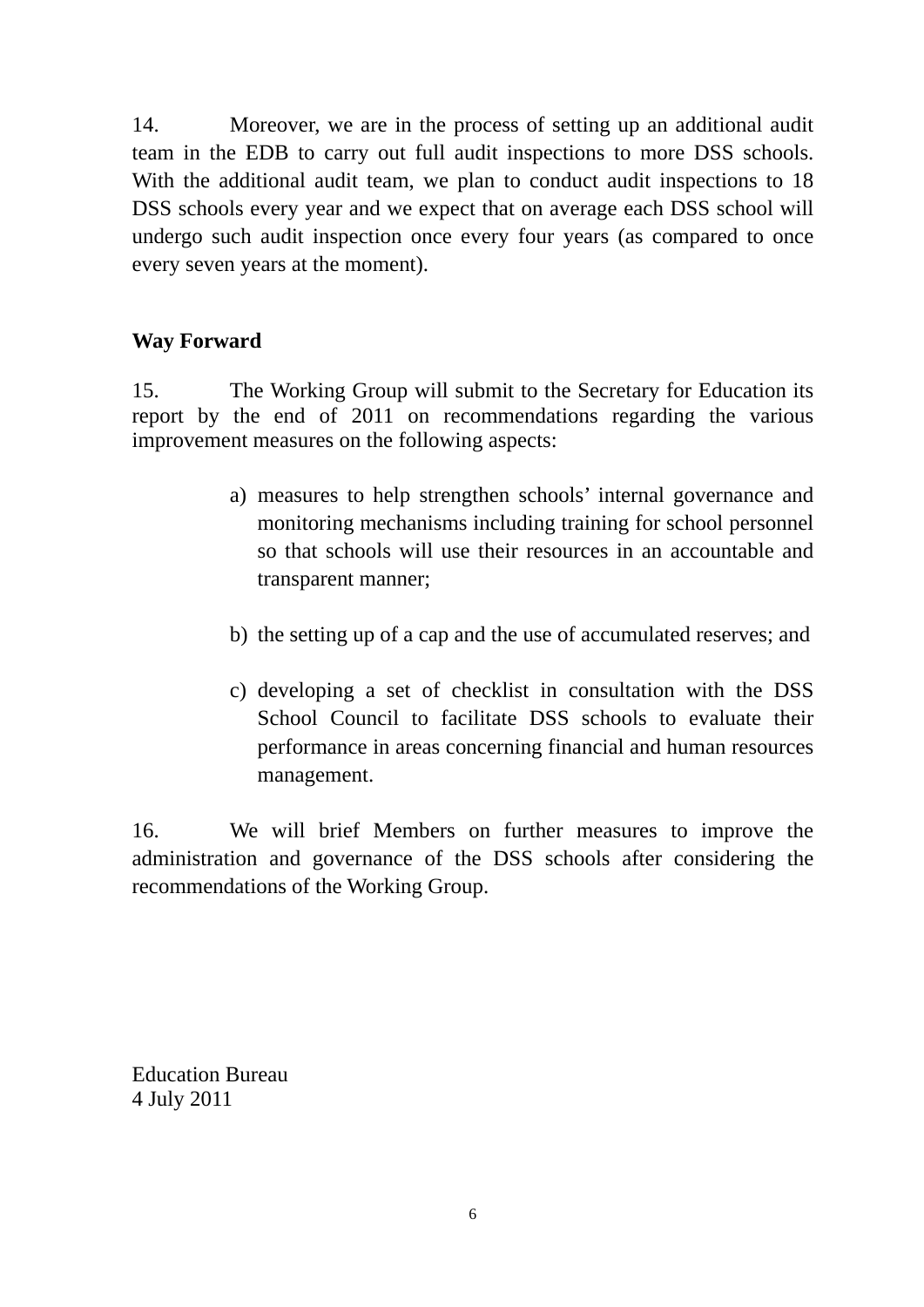**Major suggestions made by Members in the Motion Debate on Chapter 1 of Part 8 of "Public Accounts Committee's Report No. 55** 

**'Administration of the Direct Subsidy Scheme and Governance and Administration of Direct Subsidy Scheme Schools'"** 

**at the Meeting of the Legislative Council on 2 March 2011** 

|    | <b>Members' Suggestions</b>                                                                                                                                                                                                                                                                                                                                                                                                                                 | <b>Administration's Responses</b>                                                                                                                                                                                                                                                                                                                                                                                                                                                                                                                                                                                                                                                                                                                                                                                                                                                                                                                                                                                                                                                                                                                                                                                                                                                                     |
|----|-------------------------------------------------------------------------------------------------------------------------------------------------------------------------------------------------------------------------------------------------------------------------------------------------------------------------------------------------------------------------------------------------------------------------------------------------------------|-------------------------------------------------------------------------------------------------------------------------------------------------------------------------------------------------------------------------------------------------------------------------------------------------------------------------------------------------------------------------------------------------------------------------------------------------------------------------------------------------------------------------------------------------------------------------------------------------------------------------------------------------------------------------------------------------------------------------------------------------------------------------------------------------------------------------------------------------------------------------------------------------------------------------------------------------------------------------------------------------------------------------------------------------------------------------------------------------------------------------------------------------------------------------------------------------------------------------------------------------------------------------------------------------------|
| I. | <b>School Fee Remission/Scholarship Schemes</b>                                                                                                                                                                                                                                                                                                                                                                                                             |                                                                                                                                                                                                                                                                                                                                                                                                                                                                                                                                                                                                                                                                                                                                                                                                                                                                                                                                                                                                                                                                                                                                                                                                                                                                                                       |
| 1. | As school fee remission schemes/scholarship schemes are not<br>adequately publicised, needy parents may be discouraged from<br>enrolling their children in Direct Subsidy Scheme (DSS) schools<br>due to a lack of information. Thus, the upward mobility of<br>children from low-income families may be hampered. The<br>Administration and schools should step up publicity of such<br>schemes and set out clearly the criteria for financial assistance. | $\vert$ 1.1<br>All DSS schools have included the details of the fee<br>remission/scholarship schemes in their prospectuses and uploaded the<br>information onto their websites in compliance with the requirements as<br>stipulated in the EDB Circular No. 12/2010 on "Use of Non-government"<br>Funds in Direct Subsidy Scheme (DSS) Schools".<br>In addition, the Working Group on DSS chaired by the<br>1.2<br>Permanent Secretary for Education has started discussion on how to<br>improve the implementation of the school fee remission/scholarship<br>schemes in DSS schools. The Working Group holds the view that<br>enhancing the transparency of the school fee remission/scholarship<br>schemes could help parents understand the schemes and facilitate an<br>informed<br>of<br>their<br>children's<br>assessment<br>eligibility<br>for<br>remission/scholarship. Insofar as parents of prospective students are<br>concerned, this could in turn help them make an informed choice of<br>schools for their children. These measures should be put in place at the<br>earliest opportunity. To this effect, we have issued a circular in early<br>July 2011 setting out the following new measures to be implemented:<br>DSS schools<br>are required to consult their<br>School<br>(i) |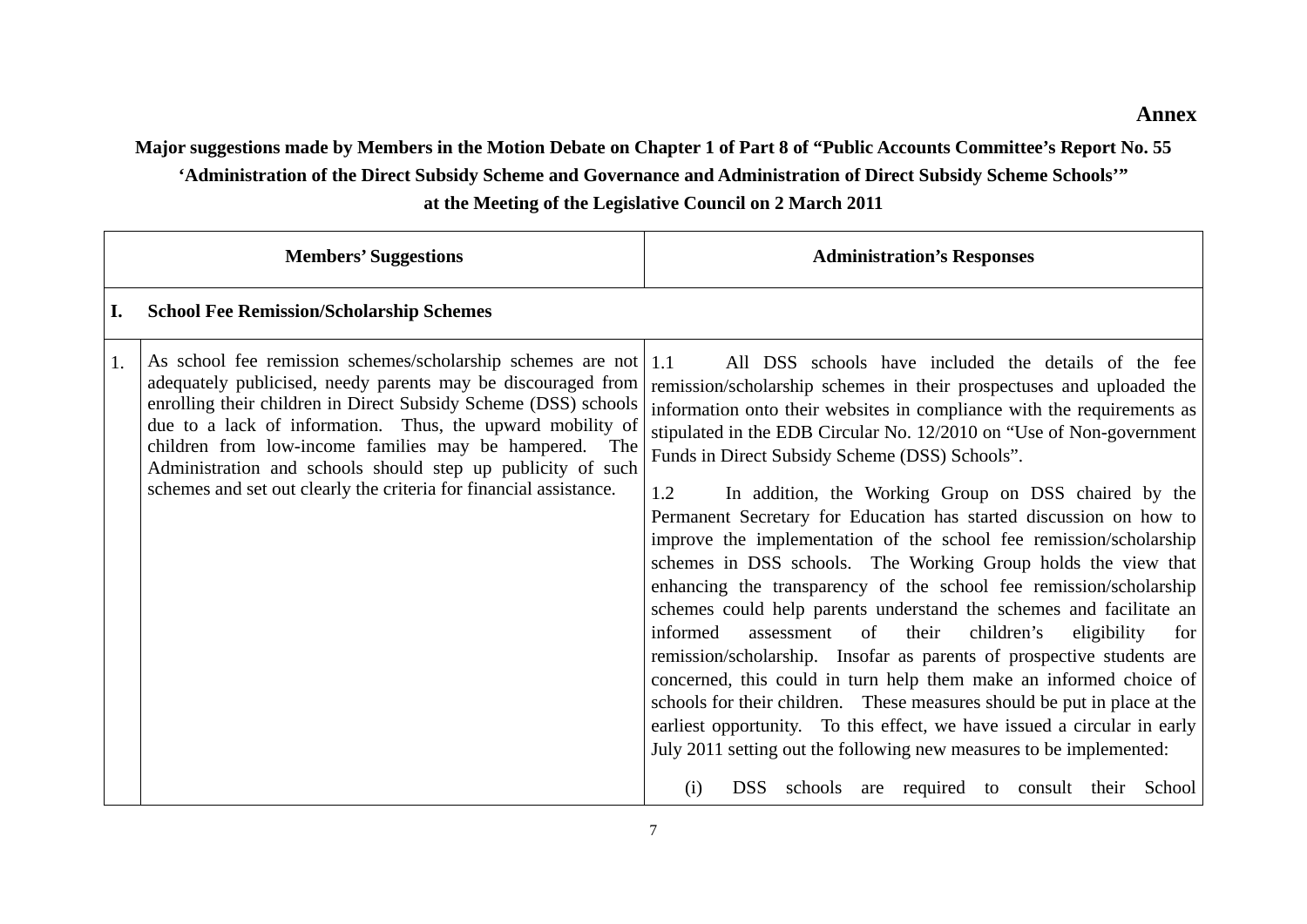| <b>Members' Suggestions</b> | <b>Administration's Responses</b>                                                                                                                                                                                                                                                                                                                                                                                                                                                                                                                                                                                                                                                                                                                                                                                                                                                                                                                                                                                                            |
|-----------------------------|----------------------------------------------------------------------------------------------------------------------------------------------------------------------------------------------------------------------------------------------------------------------------------------------------------------------------------------------------------------------------------------------------------------------------------------------------------------------------------------------------------------------------------------------------------------------------------------------------------------------------------------------------------------------------------------------------------------------------------------------------------------------------------------------------------------------------------------------------------------------------------------------------------------------------------------------------------------------------------------------------------------------------------------------|
|                             | Management<br>Committees<br>(SMCs)<br>Incorporated<br>Committees<br>IMCs<br>Management<br>parent-teacher<br><b>or</b><br>associations on the operation of<br>school fee<br>their<br>remission/scholarship<br>schemes<br>and<br>the<br>related<br>how<br>information should be presented to ensure that it can be easily<br>understood by parents and prospective parents of the school;<br>DSS schools are required to clearly indicate in the application<br>(ii)<br>form for admission and the School Profile published by the<br>Committee on Home-School Co-operation that needy<br>students, including those from families receiving the CSSA<br>and students receiving financial assistance provided by the<br>Student Financial Assistance Agency (SFAA), could apply<br>for fee remission. DSS schools are also required to provide<br>details of their school fee remission/scholarship schemes on<br>the application form and a hyper-link in the School Profiles<br>through which details of the school fee remission/scholarship |
|                             | schemes can be obtained on the school's website;<br>DSS schools are required to provide details of the school fee<br>(iii)<br>remission/scholarship schemes to all students newly admitted<br>to the school by enclosing such details with the letter offering<br>admission;                                                                                                                                                                                                                                                                                                                                                                                                                                                                                                                                                                                                                                                                                                                                                                 |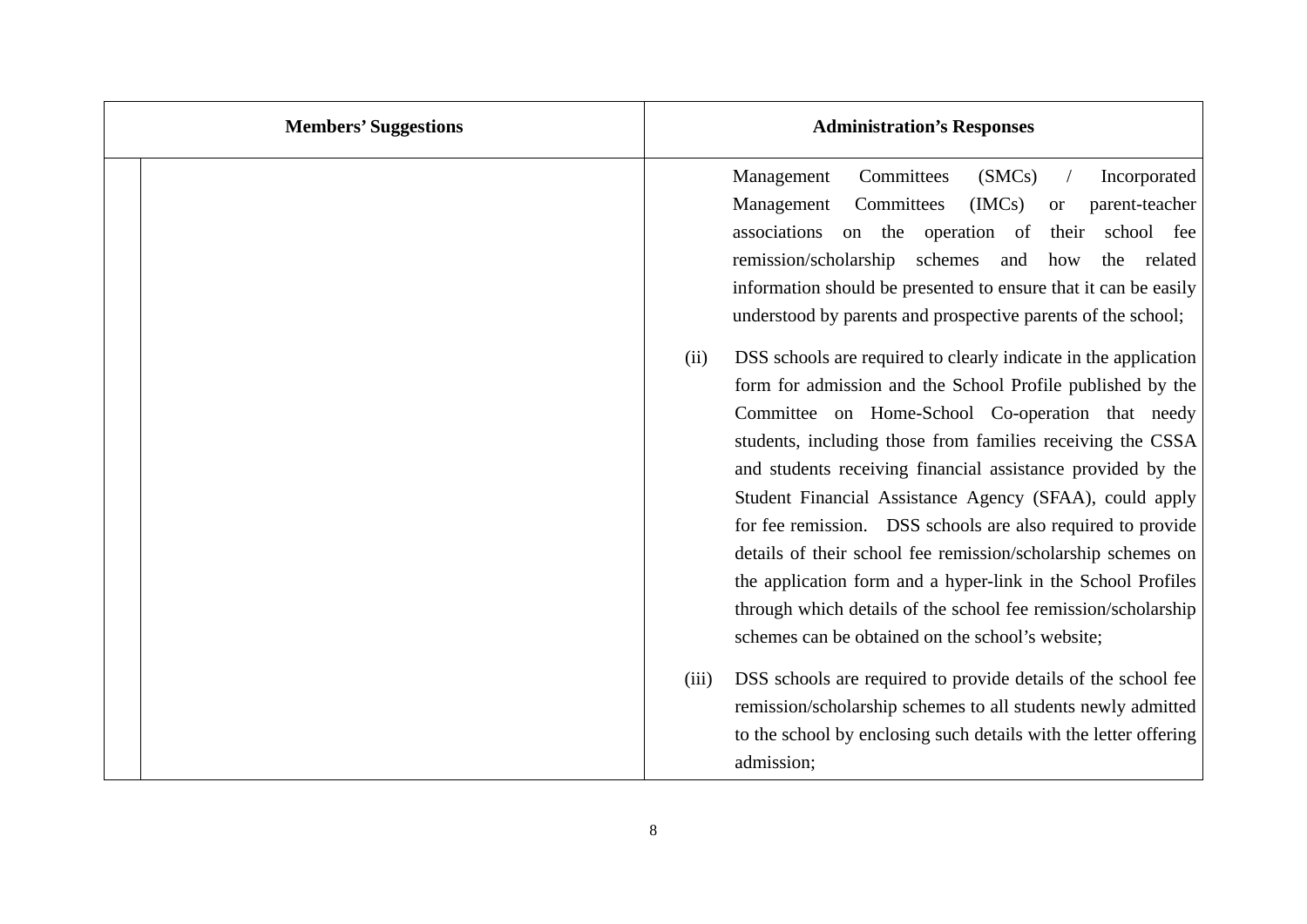| <b>Members' Suggestions</b> | <b>Administration's Responses</b>                                                                                                                                                                                                                                                                                                                                                                              |
|-----------------------------|----------------------------------------------------------------------------------------------------------------------------------------------------------------------------------------------------------------------------------------------------------------------------------------------------------------------------------------------------------------------------------------------------------------|
|                             | Subject to the availability of funds under the fee<br>(iv)<br>remission/scholarship schemes, in principle, DSS schools are<br>required to offer fee remission to students from families<br>receiving the CSSA and those SFAA recipients.<br>This<br>should be clearly set out in the details of the school fee<br>remission/scholarship<br>information<br>schemes<br>of<br>for<br>parents/prospective parents; |
|                             | When notifying students of the application results for SFAA,<br>(v)<br>DSS schools are required to provide an application form for<br>the school fee remission/scholarship schemes to each of the<br>eligible students as well;                                                                                                                                                                                |
|                             | DSS schools should process applications for the school fee<br>(vi)<br>remission/scholarship schemes from newly admitted students<br>before the new school year begins as far as possible so that<br>those eligible students will not be required to pay the school<br>fee in advance. Likewise, if applications are received<br>during the school year, they should be processed as early as<br>possible;      |
|                             | DSS schools are encouraged to provide a simulation test for<br>(vii)<br>fee remission on their websites so that parents will know in<br>advance the level of fee remission their children will be                                                                                                                                                                                                              |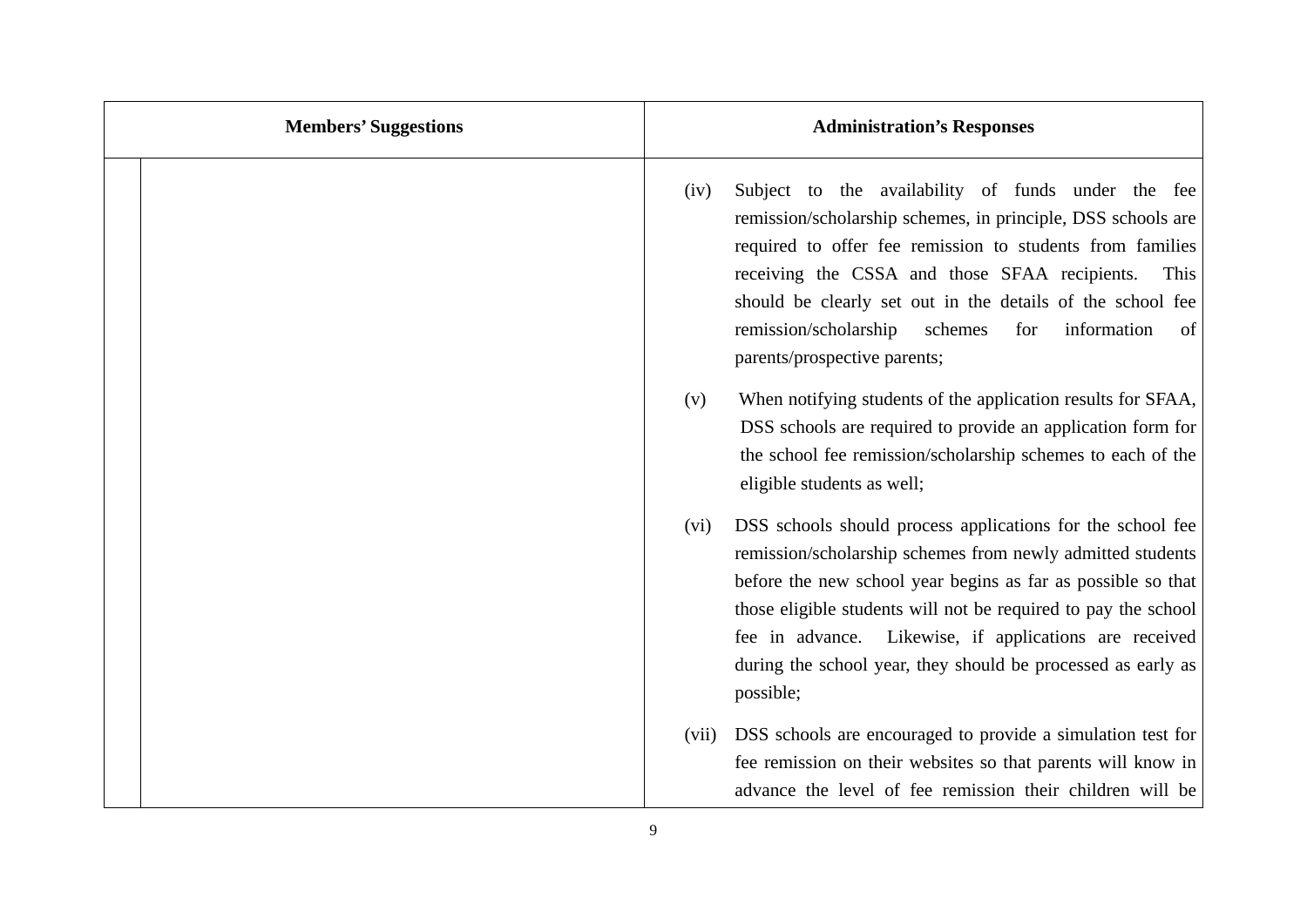|    | <b>Members' Suggestions</b>                                                                                                                                                                                                                                                                                                                                                                                 | <b>Administration's Responses</b>                                                                                                                                                                                                                                                                                                                                                                                                                                                                                                                                                                                                                                                                                                                                                                                         |
|----|-------------------------------------------------------------------------------------------------------------------------------------------------------------------------------------------------------------------------------------------------------------------------------------------------------------------------------------------------------------------------------------------------------------|---------------------------------------------------------------------------------------------------------------------------------------------------------------------------------------------------------------------------------------------------------------------------------------------------------------------------------------------------------------------------------------------------------------------------------------------------------------------------------------------------------------------------------------------------------------------------------------------------------------------------------------------------------------------------------------------------------------------------------------------------------------------------------------------------------------------------|
|    |                                                                                                                                                                                                                                                                                                                                                                                                             | granted. This will facilitate decision on school choice and/or<br>whether to apply for remission; and<br>(viii) The EDB will provide on its website hotlinks to the school<br>fee remission/scholarship schemes of individual DSS schools<br>to facilitate interested parents to get the information they<br>need easily.                                                                                                                                                                                                                                                                                                                                                                                                                                                                                                 |
| 2. | The Administration should consider effective measures to ensure<br>that DSS schools set aside the required amounts of school fee<br>income for fee remission/scholarship schemes. The scholarship<br>application and award procedures should also be monitored to<br>ensure that needy students will not be deprived of the opportunity<br>of attending DSS schools because of a lack of means.             | 2.1<br>The EDB issued a circular memorandum on 17 January 2011<br>requiring DSS schools to provide detailed information on their fee<br>remission/scholarship schemes in their 2009/10 audited accounts<br>submitted this year, and school auditors to verify in their reports whether<br>the amounts set aside by schools for fee remission and scholarship<br>schemes meet the EDB's requirement. Review of the audited accounts<br>submitted by DSS schools is underway.<br>2.2<br>Regarding the improvement measures for the school fee<br>remission/scholarship schemes, details are set out in the Administration's<br>responses to Item 1 above. The Working Group on DSS will continue<br>to gauge the views of DSS schools about other improvement measures<br>for the school fee remission/scholarship schemes. |
| 3. | DSS schools should relax the asset limits for families applying<br>for school fee remission to enable more needy students to attend<br>such schools. If the utilization of the reserve for school fee<br>remission and scholarships is persistently low and a surplus is<br>recorded, a school should consider using the surplus to help<br>students, for example, by relaxing the application criteria for | EDB Circular No. 12/2010 on "Use of Non-government Funds"<br>3.1<br>in Direct Subsidy Scheme (DSS) Schools" stipulates that when the<br>reserve for scholarships/financial assistance has reached a cumulative<br>amount which exceeds a school's half-year total fee income, the school<br>should forward to the EDB a plan on how this specific reserve can be                                                                                                                                                                                                                                                                                                                                                                                                                                                          |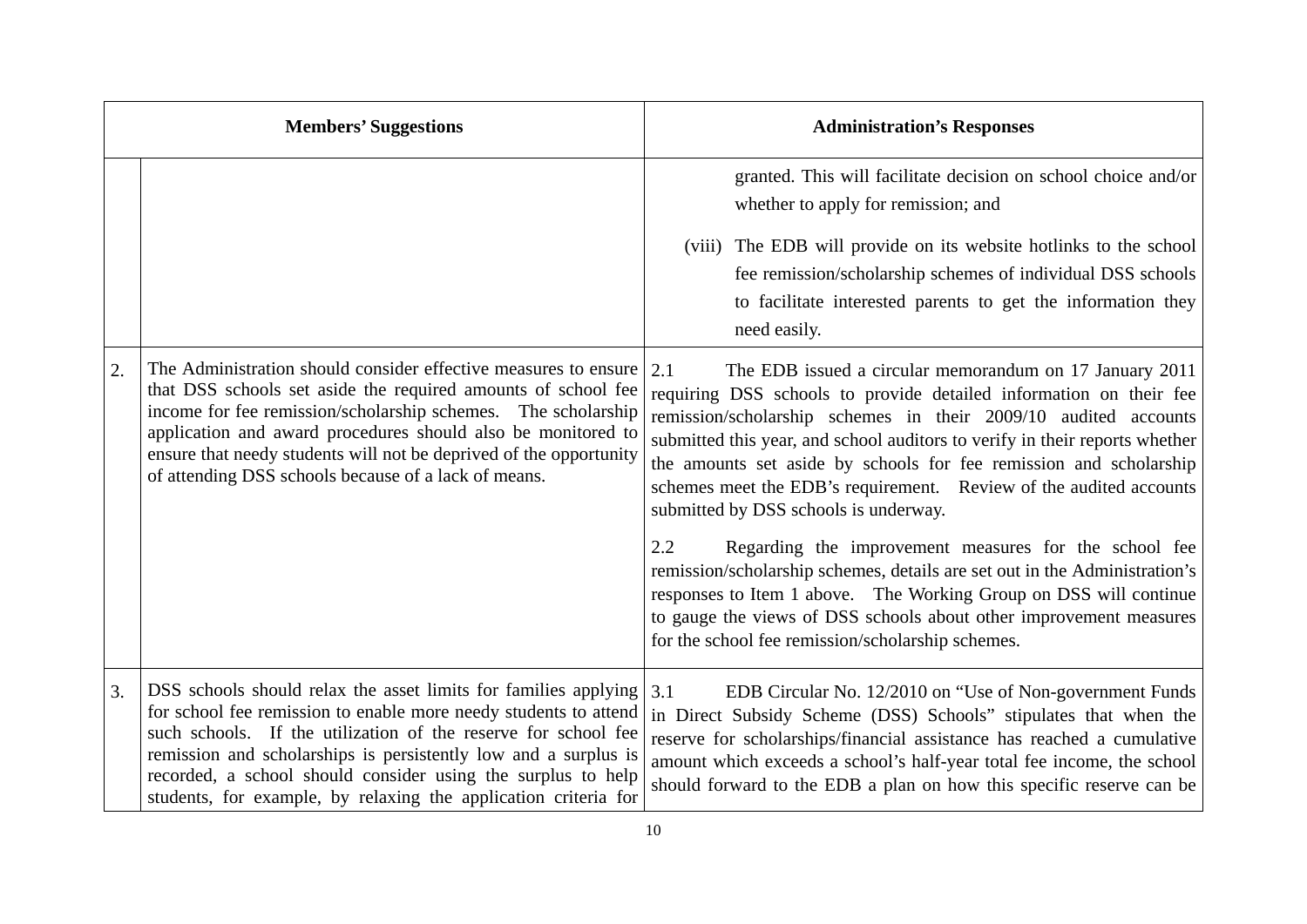|                  | <b>Members' Suggestions</b>                                                                                                                                                                                                         | <b>Administration's Responses</b>                                                                                                                                                                                                                                                                                                                                                                                                                                                                                            |
|------------------|-------------------------------------------------------------------------------------------------------------------------------------------------------------------------------------------------------------------------------------|------------------------------------------------------------------------------------------------------------------------------------------------------------------------------------------------------------------------------------------------------------------------------------------------------------------------------------------------------------------------------------------------------------------------------------------------------------------------------------------------------------------------------|
|                  | school fee remission or funding students' extra-curricular<br>activities. It may also consider lowering the school fees.                                                                                                            | effectively deployed. Acceptable options or uses of the excessive<br>reserve include but are not limited to: (i) relaxing the criteria for<br>awarding fee remission/scholarship; (ii) reducing the school fees; (iii)<br>subsidising eligible students in their purchase of textbooks/reference<br>books/stationery; and (iv) sponsoring eligible students for joining<br>extra-curricular activities, such as overseas educational visits and<br>exchange study programmes, etc.;                                          |
|                  |                                                                                                                                                                                                                                     | 3.2<br>Schools with persistently under-utilised reserves have been<br>requested to look into the causes of the low utilisation of their fee<br>remission/scholarship schemes and to make improvement where<br>appropriate. The schools have responded positively, and all the 14<br>schools with low-utilisation rates have relaxed the application criteria of<br>their schemes to benefit more students.                                                                                                                   |
| $\overline{4}$ . | DSS schools should vet the eligibility of prospective students for<br>scholarships/grants before admission so that these students can<br>decide whether to attend the schools based on the availability of<br>financial assistance. | Regarding the enhanced transparency of<br>4.1<br>the<br>fee<br>remission/scholarship schemes in DSS schools, the EDB has issued a<br>circular in early July 2011, informing DSS schools of the new<br>improvement measures. Details are set out in the Administration's<br>response to Item 1 above. These measures can enable parents and<br>students to learn more about the fee remission/scholarship schemes,<br>including the assistance level, before making informed decisions on<br>whether to enrol in DSS schools. |
| П.               | <b>Admission</b>                                                                                                                                                                                                                    |                                                                                                                                                                                                                                                                                                                                                                                                                                                                                                                              |
| 1.               | A mechanism should be put in place to set aside at least 10% of $\vert$ 1.1<br>DSS school places for central allocation so that students from                                                                                       | DSS schools have been drawing up their school-based                                                                                                                                                                                                                                                                                                                                                                                                                                                                          |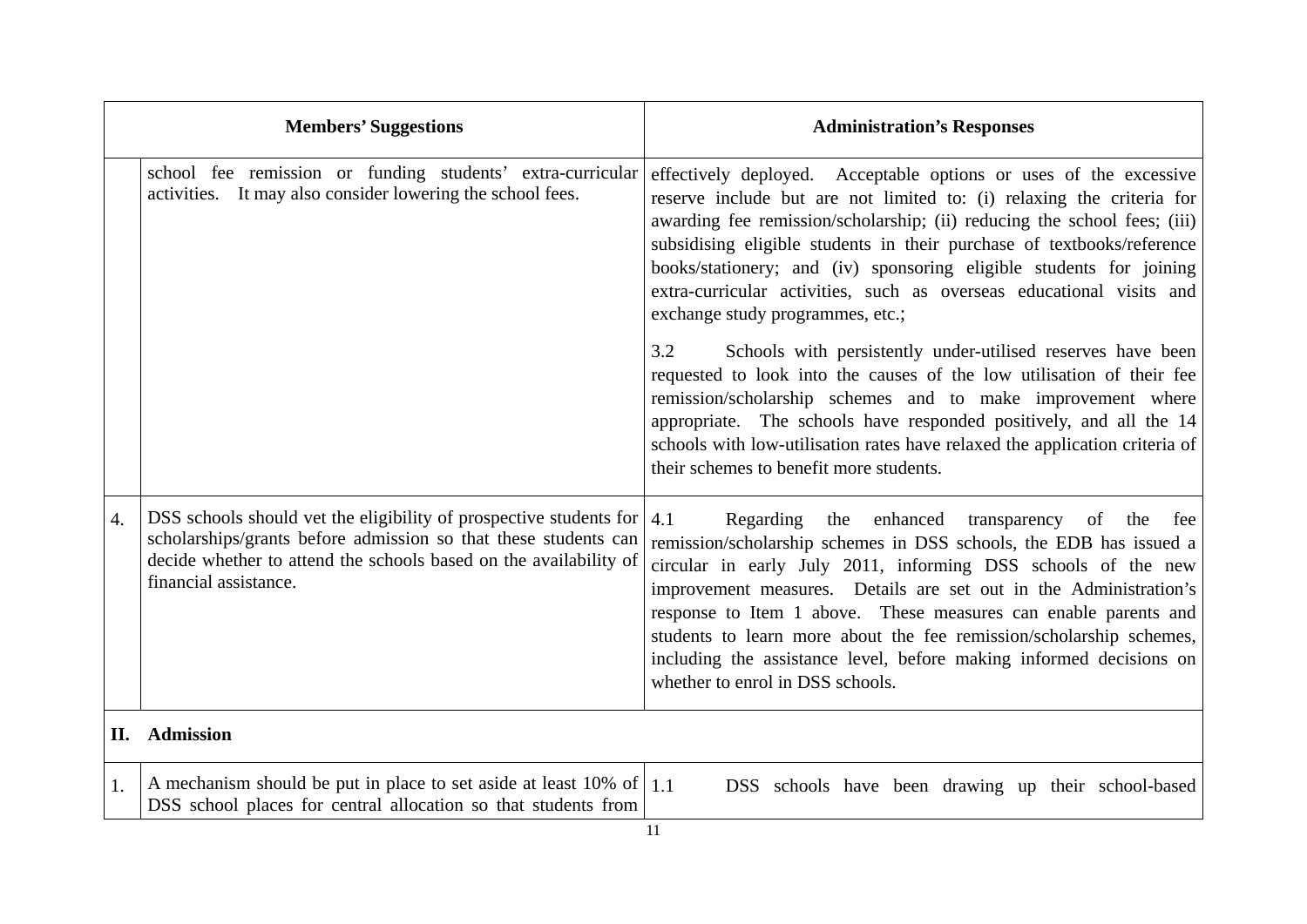|    | <b>Members' Suggestions</b>                                                                                                                                                                                                                                                                                                                                                                                                                         | <b>Administration's Responses</b>                                                                                                                                                                                                                                                                                                                                                                                                                                                                                                                                                                                                                                                                                                                                                                                                                                                                                                                  |
|----|-----------------------------------------------------------------------------------------------------------------------------------------------------------------------------------------------------------------------------------------------------------------------------------------------------------------------------------------------------------------------------------------------------------------------------------------------------|----------------------------------------------------------------------------------------------------------------------------------------------------------------------------------------------------------------------------------------------------------------------------------------------------------------------------------------------------------------------------------------------------------------------------------------------------------------------------------------------------------------------------------------------------------------------------------------------------------------------------------------------------------------------------------------------------------------------------------------------------------------------------------------------------------------------------------------------------------------------------------------------------------------------------------------------------|
|    | different strata will have a fair opportunity to be allocated such<br>places. Needy students allocated places in DSS schools should<br>be provided with full subsidy for school fees and expenses of<br>activities during their study to enable them to learn in a stable<br>environment and to ensure that students who are capable<br>academically will not be deprived of an opportunity to attend<br>DSS schools due to financial difficulties. | admission criteria according to their own circumstances. Not only is<br>this a key flexibility given to DSS schools when the DSS policy was<br>formulated, it is also one of the most distinguished features of DSS<br>schools. The EDB has already required DSS schools to establish<br>reasonable and professionally sound criteria for admission of students<br>and observe the principles of openness and fairness in drawing up those<br>criteria.                                                                                                                                                                                                                                                                                                                                                                                                                                                                                            |
|    |                                                                                                                                                                                                                                                                                                                                                                                                                                                     | The Working Group on DSS has discussed various measures to<br>1.2<br>better ensure that students will not be deprived of a chance to study in<br>DSS schools solely due to a lack of means. The Working Group will<br>put forward its views in the report to be submitted to the Secretary for<br>Education by the end of 2011 including improvement measures outlined<br>in points 1 to 4 under Part I above.                                                                                                                                                                                                                                                                                                                                                                                                                                                                                                                                     |
| 2. | Under the prevailing policy, normally no special grant for school<br>fees will be provided to CSSA students attending DSS schools.<br>The existing CSSA policy should be reviewed as soon as possible<br>to ensure that no CSSA students will be deprived of the<br>opportunity to attend DSS schools because they cannot afford the<br>school fees.                                                                                                | The CSSA Scheme is a safety net of last resort to meet the<br>2.1<br>basic needs of those who cannot support themselves financially. As<br>free education is provided by the Government for primary and secondary<br>students attending Government or aided schools, normally no special<br>grant for school fees will be provided under the CSSA scheme to<br>students who choose to attend DSS schools. Notwithstanding the<br>above, where the students have been attending DSS schools before<br>receiving CSSA, the Social Welfare Department will give them<br>sufficient time to make suitable arrangements. Normally, they will be<br>given a special grant for school fees up to the end of the current school<br>year; in the interim, the students can apply for fee remission from their<br>DSS schools like other needy students, or apply for transition to a<br>Government or aided school in the next school year. A special grant |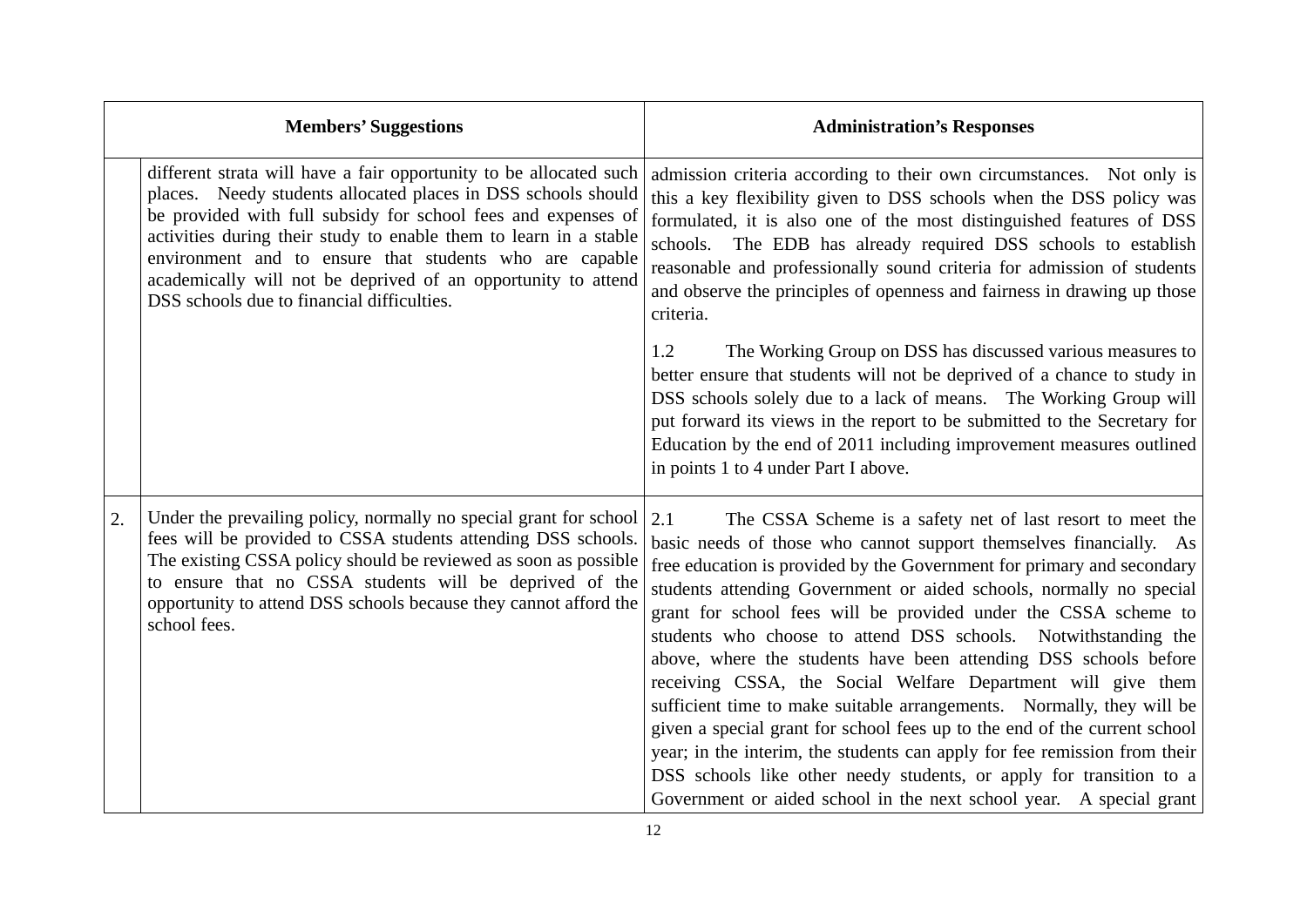|    | <b>Members' Suggestions</b>                                                                                                                                                                                                                                                                                                                                                                                                                                                                                                                                           | <b>Administration's Responses</b>                                                                                                                                                                                                                                                                                                                                                                                                                                                                                                                                                                                                                                                                         |
|----|-----------------------------------------------------------------------------------------------------------------------------------------------------------------------------------------------------------------------------------------------------------------------------------------------------------------------------------------------------------------------------------------------------------------------------------------------------------------------------------------------------------------------------------------------------------------------|-----------------------------------------------------------------------------------------------------------------------------------------------------------------------------------------------------------------------------------------------------------------------------------------------------------------------------------------------------------------------------------------------------------------------------------------------------------------------------------------------------------------------------------------------------------------------------------------------------------------------------------------------------------------------------------------------------------|
|    |                                                                                                                                                                                                                                                                                                                                                                                                                                                                                                                                                                       | for school fees may be given to students attending Primary 5 and 6 for<br>them to complete primary education, and to those attending Secondary 5<br>and 6 for them to complete secondary education.                                                                                                                                                                                                                                                                                                                                                                                                                                                                                                       |
|    |                                                                                                                                                                                                                                                                                                                                                                                                                                                                                                                                                                       | 2.2<br>Regarding improvement measures for the school fee<br>remission/scholarship schemes, please see points 1 to 4 under Part I<br>above.                                                                                                                                                                                                                                                                                                                                                                                                                                                                                                                                                                |
|    | <b>III.</b> Fee revision                                                                                                                                                                                                                                                                                                                                                                                                                                                                                                                                              |                                                                                                                                                                                                                                                                                                                                                                                                                                                                                                                                                                                                                                                                                                           |
| 1. | A ceiling should be set on the fees charged by DSS schools. At<br>present, a DSS school will receive full recurrent subsidy from the<br>Government until its fee level reaches 2 1/3 of the average unit<br>cost of an aided school place. The mode of subsidy should be<br>changed so that the subsidy rate will be reduced proportionately<br>if the fees charged by a school exceed a certain reasonable level.<br>This can encourage schools to charge lower fees, and prevent a<br>widening gap of resources between schools due to continuous fee<br>increases. | DSS schools may seek the EDB's approval for collecting<br>1.1<br>school fees from students for providing additional and above-standard<br>facilities and support services for students so as to develop their unique<br>features. This is in line with the objective of introducing the DSS, i.e.<br>to inject diversity to the school system in Hong Kong. The Working<br>Group on DSS will consider, among other things, the current method of<br>calculating the DSS subsidy unit rates and the related issue of<br>mechanisms to help forestall unjustifiably high school fees, and will put<br>forward its views in the report to be submitted to the Secretary for<br>Education by the end of 2011. |
| 2. | Fee increases by DSS schools should be controlled to forbid $ 2.1$<br>schools from increasing their fees drastically.<br>Parent<br>representatives should have more opportunities to participate in<br>fee revision matters.                                                                                                                                                                                                                                                                                                                                          | At present, DSS schools are required to submit their budgets<br>and justifications when applying for fee increases. If a drastic increase<br>in school fees is applied for, the school concerned will also be required<br>to first consult all parents and obtain the approval of the majority of<br>them. When processing an application, the EDB will take into account<br>the school's income and expenditure, budget, justifications and outcome                                                                                                                                                                                                                                                      |

13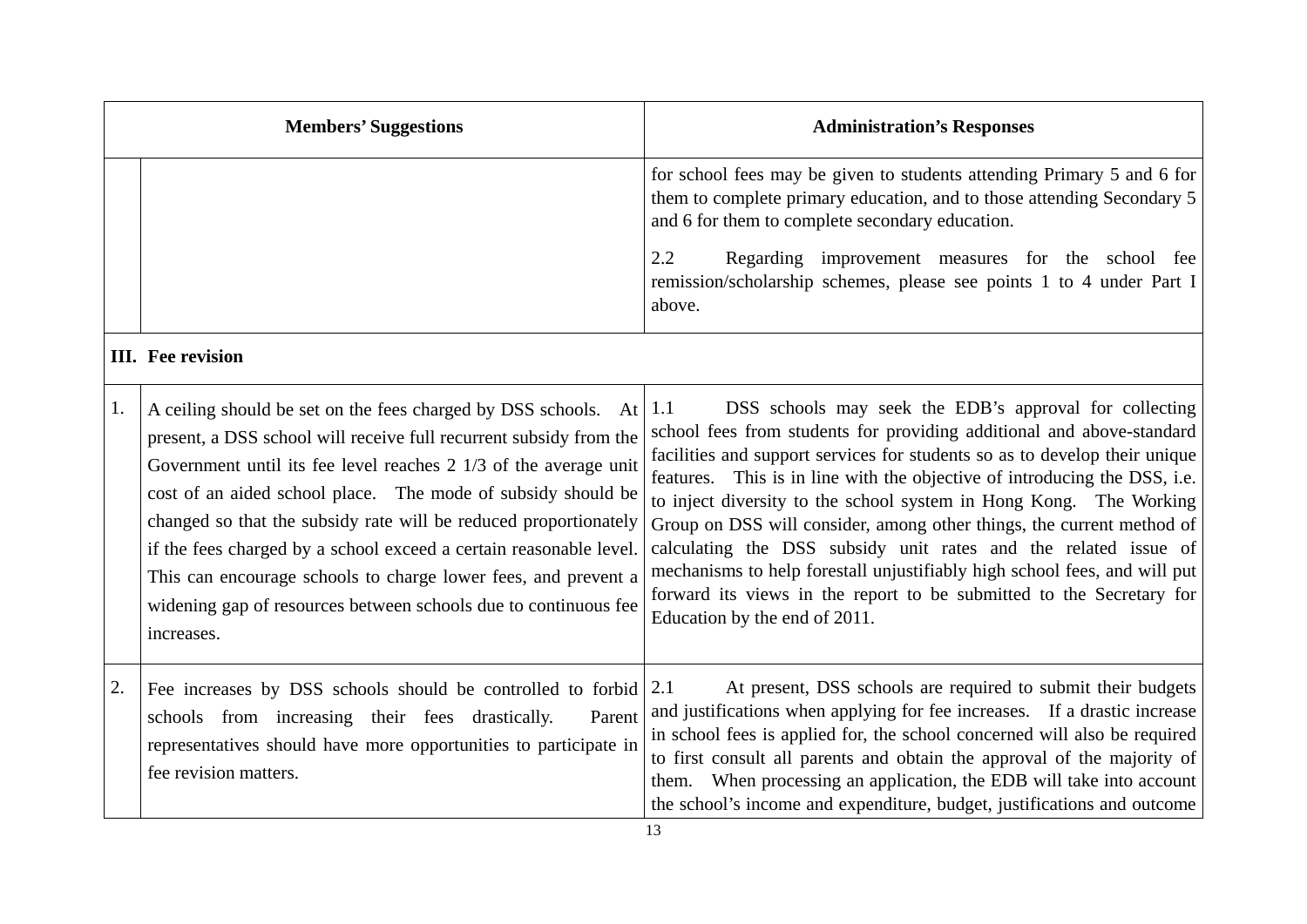|    | <b>Members' Suggestions</b>                                                                                                                                                                                                                                                   | <b>Administration's Responses</b>                                                                                                                                                                                                                                                                                                                                                                                                                                                                                                                                                                                                                                                                                                                                                                                                                                                                                                                                                                               |
|----|-------------------------------------------------------------------------------------------------------------------------------------------------------------------------------------------------------------------------------------------------------------------------------|-----------------------------------------------------------------------------------------------------------------------------------------------------------------------------------------------------------------------------------------------------------------------------------------------------------------------------------------------------------------------------------------------------------------------------------------------------------------------------------------------------------------------------------------------------------------------------------------------------------------------------------------------------------------------------------------------------------------------------------------------------------------------------------------------------------------------------------------------------------------------------------------------------------------------------------------------------------------------------------------------------------------|
|    |                                                                                                                                                                                                                                                                               | of consultation with parents to ensure that the application is fully<br>justified and supported by parents.                                                                                                                                                                                                                                                                                                                                                                                                                                                                                                                                                                                                                                                                                                                                                                                                                                                                                                     |
|    |                                                                                                                                                                                                                                                                               | 2.2<br>To enhance the transparency of fee increases by DSS schools,<br>as from this year, the EDB has introduced a series of measures to<br>improve the school fee revision mechanism of DSS schools. First, the<br>EDB has explicitly required DSS schools to provide parents, in the<br>consultation process, with appropriate financial information of the<br>schools, including the accumulated surplus, justifications for fee<br>increase and additional resources required. Second, if planning or<br>undertaking large-scale capital works projects is one of the major<br>reasons for fee increase, schools will be required to explain in detail the<br>purpose, scale, construction period and cash flow of the project in order<br>to avoid causing unnecessary pressure on the level of school fees.<br>Third, DSS schools are required to submit to EDB how parents are<br>consulted and parents' feedback so as to facilitate the EDB's<br>consideration of their applications for fee revision. |
| 3. | The EDB should review the financial condition of each DSS<br>school. DSS schools that have large financial reserves but do<br>not have long term development plans should consider lowering<br>their fees or set aside a large portion of their reserves for<br>scholarships. | In EDB Circular No. 12/2010 on "Use of Non-government"<br>3.1<br>Funds in Direct Subsidy Scheme (DSS) Schools", the EDB has<br>reminded DSS schools that when they have accumulated an excessive<br>surplus, provided that there would be no adverse impact on the schools'<br>finance, they should consider the feasibility of reducing their schools<br>fees so that parents and students can benefit directly and immediately.<br>3.2<br>Under the prevailing mechanism, DSS schools are required to<br>disclose their accumulated reserves under government fund and<br>non-government fund accounts. If the accumulated operating reserves                                                                                                                                                                                                                                                                                                                                                                 |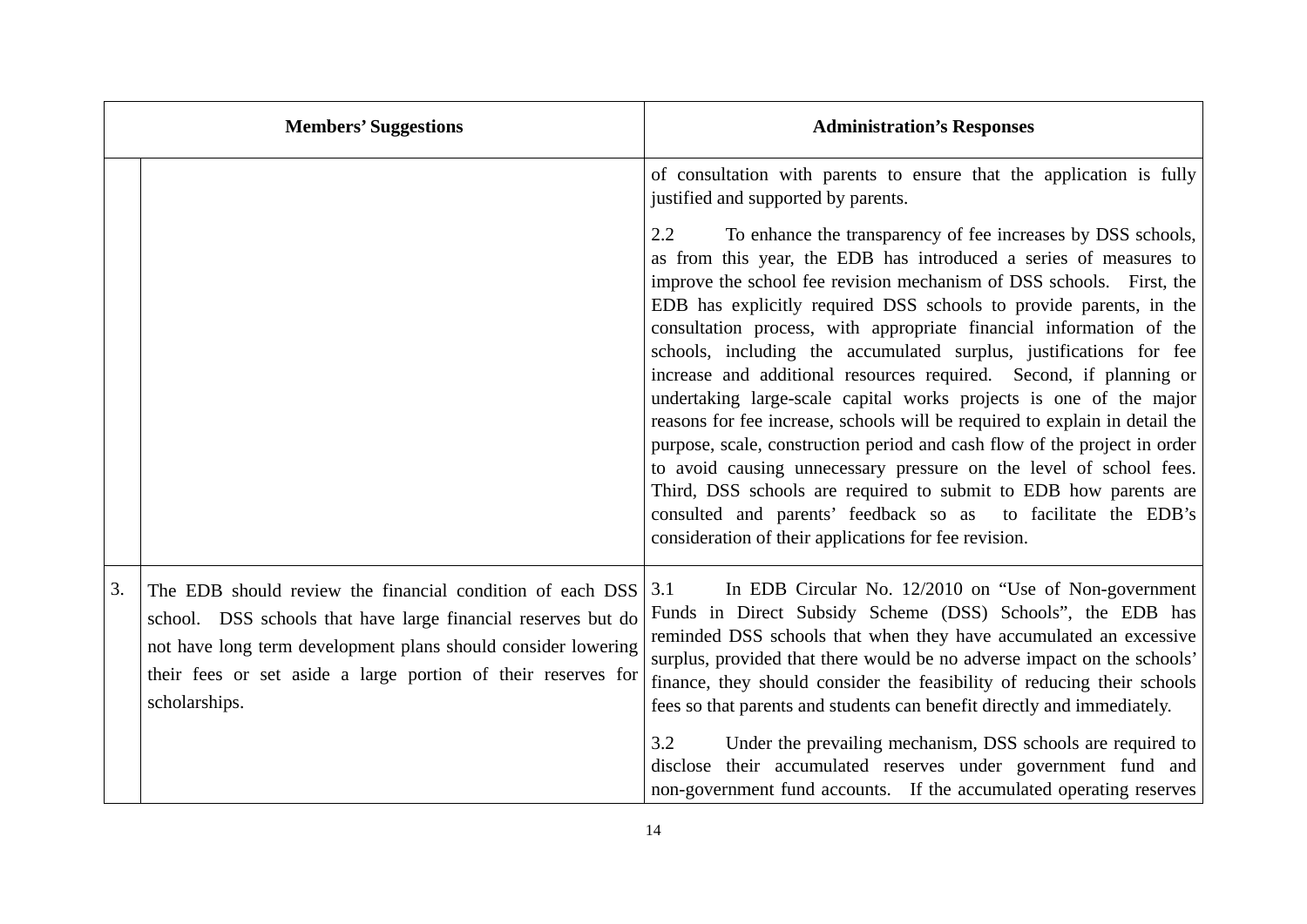|    | <b>Members' Suggestions</b>                                                                                                                                                                                                                                                                                                                                                        | <b>Administration's Responses</b>                                                                                                                                                                                                                                                                                                                                                                                                                                           |
|----|------------------------------------------------------------------------------------------------------------------------------------------------------------------------------------------------------------------------------------------------------------------------------------------------------------------------------------------------------------------------------------|-----------------------------------------------------------------------------------------------------------------------------------------------------------------------------------------------------------------------------------------------------------------------------------------------------------------------------------------------------------------------------------------------------------------------------------------------------------------------------|
|    |                                                                                                                                                                                                                                                                                                                                                                                    | of a school are found to exceed the annual total expenditure, the EDB<br>will issue a letter to the school, requesting a development plan that<br>explains how the surplus will be used for school development.<br>The<br>EDB will also follow up the implementation of the plan.                                                                                                                                                                                           |
|    |                                                                                                                                                                                                                                                                                                                                                                                    | 3.3<br>In addition, the Working Group on DSS is considering<br>measures to improve various financial practices such as whether there<br>should be a cap on the accumulated reserves that DSS schools can keep,<br>and the use of accumulated reserves. The Working Group will continue<br>to gauge the views of the DSS schools before submission of its report to<br>the Secretary for Education by the end of 2011.                                                       |
|    | IV. Governance, administration and financial management of DSS schools                                                                                                                                                                                                                                                                                                             |                                                                                                                                                                                                                                                                                                                                                                                                                                                                             |
| 1. | The existing regulatory mechanism for DSS schools should be<br>The transparency and accountability of school<br>improved.<br>operation should be enhanced, and tougher follow-up action<br>should be taken against schools that fail to improve despite<br>Clear guidelines on DSS<br>repeated advice.<br>schools'<br>administration, especially financial management and control, | At present, if the management of a school is found to be<br>1.1<br>unsatisfactory, the EDB will take appropriate follow-up action such as<br>issuing advisory or warning letters and appointing school managers to<br>the SMC/IMC. If the non-compliance is serious and persists after the<br>EDB has taken the above actions, the EDB, in the interests of students,<br>may consider withdrawing the subsidy payable to the school with a<br>resultant loss of DSS status. |
|    | should be provided.                                                                                                                                                                                                                                                                                                                                                                | To help DSS schools exercise their flexibility in deploying<br>1.2<br>resources properly, the EDB has provided them with guidelines,<br>including EDB Circular No. 4/2010 on "Use of Government Funds in<br>Direct Subsidy Scheme (DSS) Schools" and EDB Circular No. 12/2010<br>on "Use of Non-government Funds in Direct Subsidy Scheme (DSS)<br>Schools". The EDB will continue to improve the guidelines to make                                                        |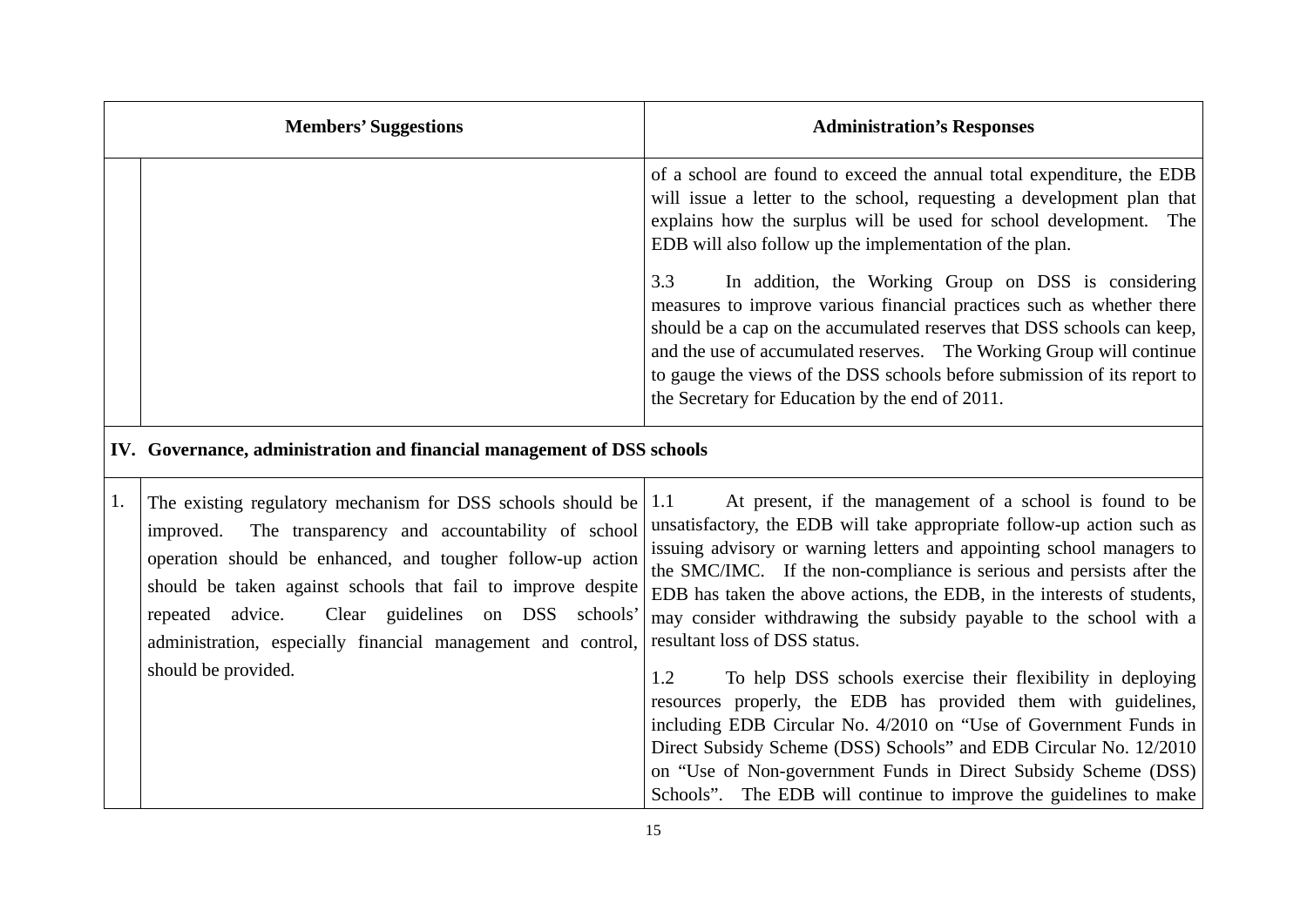|    | <b>Members' Suggestions</b>                                                                                                                                                                                                                | <b>Administration's Responses</b>                                                                                                                                                                                                                                                                                                                                                                                                                                                                                                                                                                                                                                                                                                                                                                                                                                                                                                                                                                                                                                         |
|----|--------------------------------------------------------------------------------------------------------------------------------------------------------------------------------------------------------------------------------------------|---------------------------------------------------------------------------------------------------------------------------------------------------------------------------------------------------------------------------------------------------------------------------------------------------------------------------------------------------------------------------------------------------------------------------------------------------------------------------------------------------------------------------------------------------------------------------------------------------------------------------------------------------------------------------------------------------------------------------------------------------------------------------------------------------------------------------------------------------------------------------------------------------------------------------------------------------------------------------------------------------------------------------------------------------------------------------|
|    |                                                                                                                                                                                                                                            | them more specific and comprehensive.<br>As a measure to enhance the existing monitoring mechanism<br>1.3<br>for DSS schools, the EDB has put in place a systematic risk analysis<br>mechanism that analyses various risks faced by schools for selecting<br>schools for audit inspections with a view to strengthening the monitoring<br>of the use of funds by DSS schools.<br>In addition, the Working Group on DSS has started discussion<br>1.4<br>on ways to enhance the transparency and accountability of DSS schools'<br>operation, particularly in respect of financial management and internal<br>control, with a view to enabling schools to conduct self-monitoring and<br>to make continuous improvement. The Working Group deliberation<br>will also cover ways to improve the EDB's prevailing mechanism for<br>handling non-compliance cases to enable the EDB to deal with such<br>cases more effectively.<br>The Working Group will continue to gauge the views of DSS<br>1.5<br>schools before submission of its recommendations to the Secretary for |
| 2. | A ceiling should be set on the reserves of DSS schools. Any<br>amount exceeding the ceiling should be returned to the<br>Government or directly spent on teaching.<br>Setting such a<br>ceiling can provide room for lowering school fees. | Education by the end of 2011.<br>Under the prevailing mechanism, DSS schools are required to<br>2.1<br>disclose their accumulated reserves under government fund and<br>non-government fund accounts. If the accumulated operating reserves<br>of a school are found to exceed the annual total expenditure, the EDB<br>will issue a letter to the school, requesting a development plan that<br>explains how the surplus will be used for school development.<br>The<br>EDB will also follow up the implementation of the plan.                                                                                                                                                                                                                                                                                                                                                                                                                                                                                                                                          |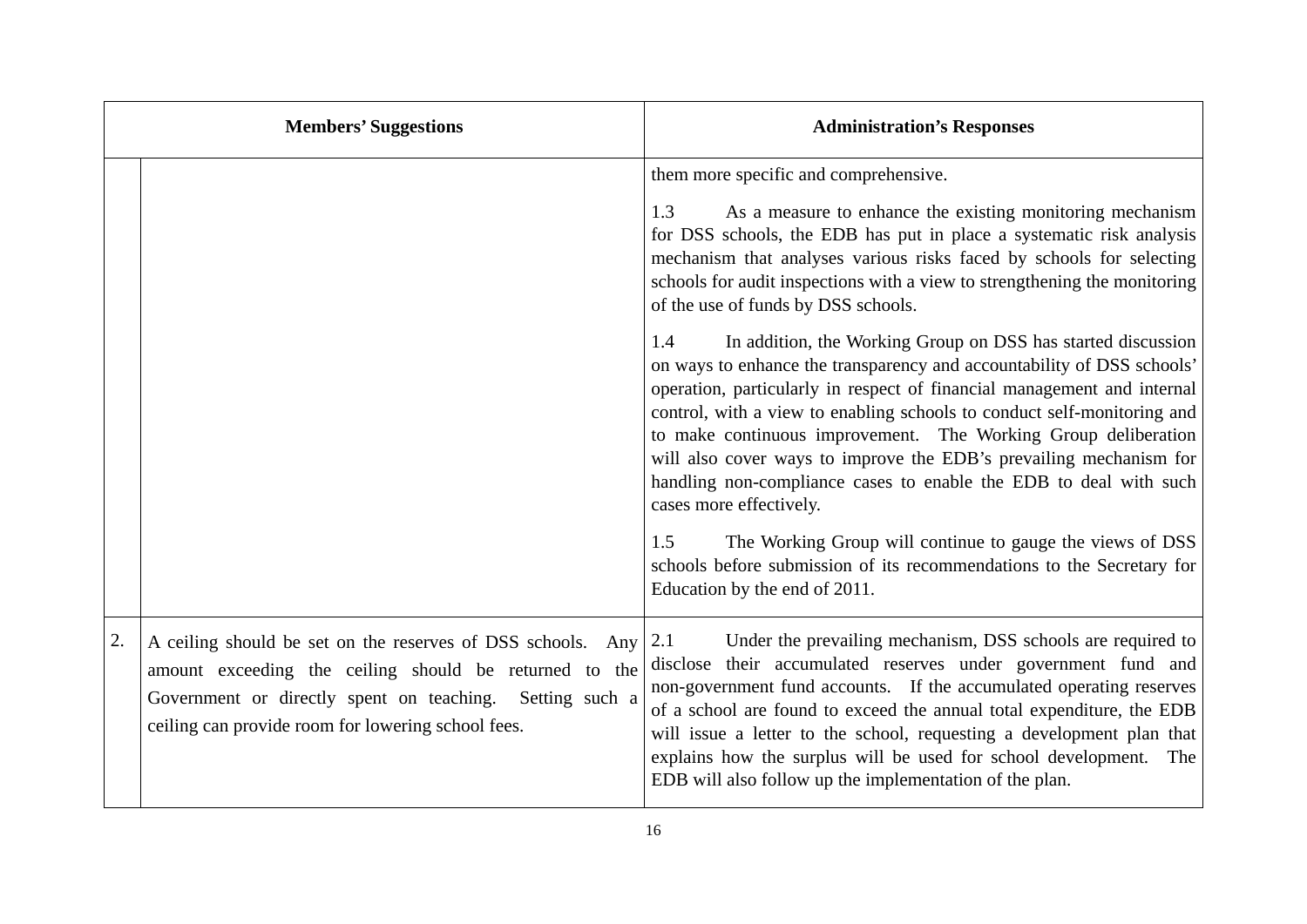|    | <b>Members' Suggestions</b>                                                                                                                                                                                                                                                                                                                  | <b>Administration's Responses</b>                                                                                                                                                                                                                                                                                                                                                                                                                                                                                                                                                                                                                                                                                                                                                        |
|----|----------------------------------------------------------------------------------------------------------------------------------------------------------------------------------------------------------------------------------------------------------------------------------------------------------------------------------------------|------------------------------------------------------------------------------------------------------------------------------------------------------------------------------------------------------------------------------------------------------------------------------------------------------------------------------------------------------------------------------------------------------------------------------------------------------------------------------------------------------------------------------------------------------------------------------------------------------------------------------------------------------------------------------------------------------------------------------------------------------------------------------------------|
|    |                                                                                                                                                                                                                                                                                                                                              | 2.2<br>The Working Group on DSS has started discussion on the need<br>to set a ceiling on the accumulated operating reserves of DSS schools to<br>prevent the accumulation of an excessive surplus. The Working Group<br>will continue to gauge the views of DSS schools and put forward its<br>recommendations in the report to be submitted to the Secretary for<br>Education by the end of 2011.                                                                                                                                                                                                                                                                                                                                                                                      |
| 3. | To prevent unreasonable fee increases, the use of school fees by $\vert 3.1 \rangle$<br>DSS schools should be regulated. All school fees charged by<br>DSS schools should be spent directly on students and teaching<br>but not other uses, such as expanding school premises.<br>Expansion of school premises should be financed by sources | DSS schools may seek the EDB's approval for collecting<br>school fees from students to provide additional and above-standard<br>facilities and support measures, including improving the school facilities<br>and environment, for their students in order to develop their unique<br>features. This is in line with the objective of introducing the DSS, i.e.<br>to inject diversity to the school system in Hong Kong.                                                                                                                                                                                                                                                                                                                                                                |
|    | other than school fees to avoid putting upward pressure on school<br>fees.                                                                                                                                                                                                                                                                   | 3.2<br>The EDB is of the view that the existing mechanism for<br>processing applications for fee increases serves to ensure that DSS<br>schools will not increase their fees significantly without justification.<br>At present, DSS schools are required to submit their budgets and<br>justifications when applying for fee increases. If a drastic increase in<br>school fees is applied for, the school concerned will also be required to<br>first consult all parents and obtain the approval of the majority of them.<br>When processing an application, the EDB will take into account the<br>school's income and expenditure, budget, justifications and outcome of<br>consultation with parents to ensure that the application is fully justified<br>and supported by parents. |
|    |                                                                                                                                                                                                                                                                                                                                              | 3.3<br>In addition, as a measure to enhance the transparency of DSS<br>schools, starting from this year, if planning or undertaking large-scale                                                                                                                                                                                                                                                                                                                                                                                                                                                                                                                                                                                                                                          |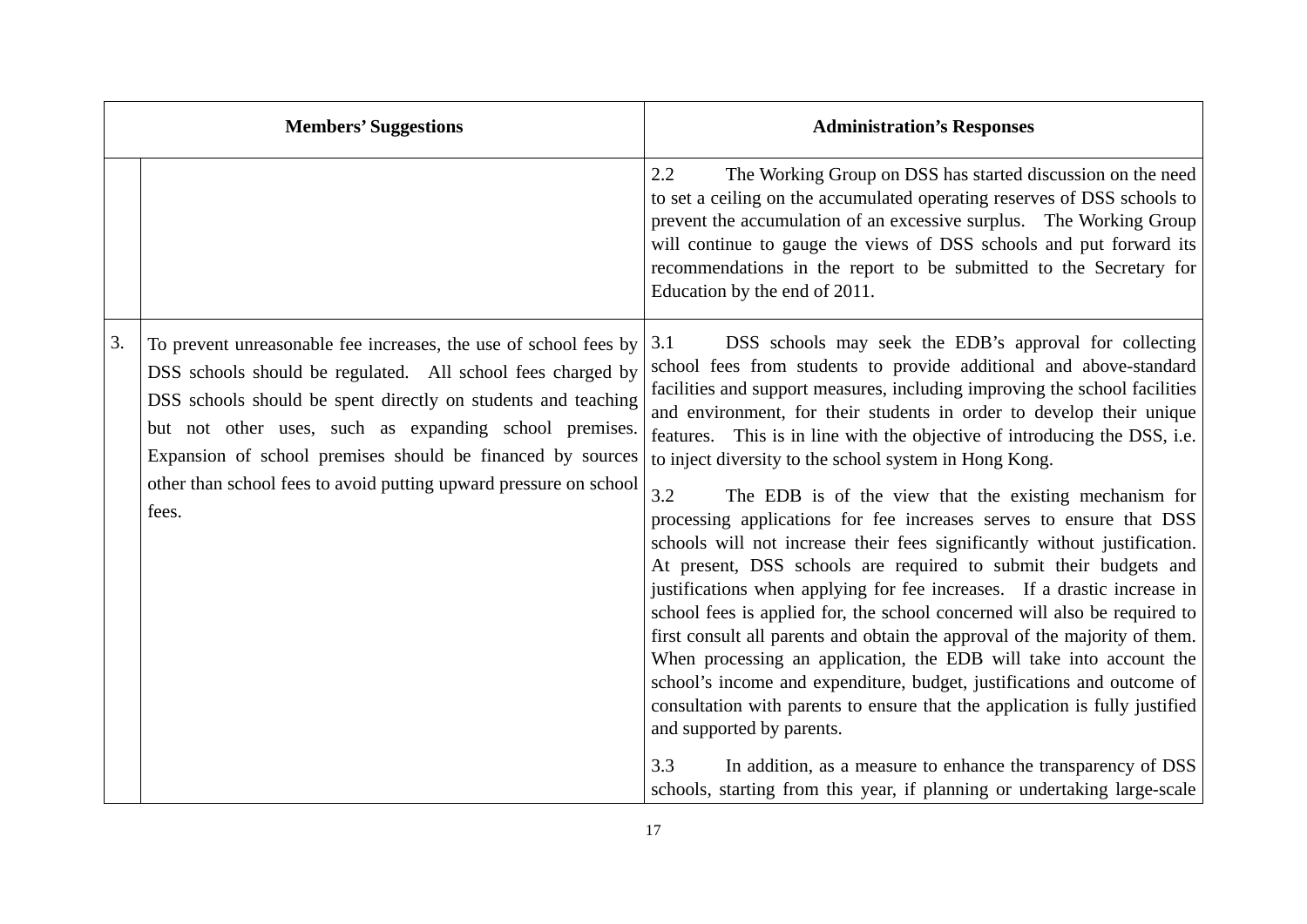|                  | <b>Members' Suggestions</b>                                                                                                                                                                                                                                                                                                                                                                                                                                                                                | <b>Administration's Responses</b>                                                                                                                                                                                                                                                                                                                                                                                                                                                                                                                                                                                                                             |
|------------------|------------------------------------------------------------------------------------------------------------------------------------------------------------------------------------------------------------------------------------------------------------------------------------------------------------------------------------------------------------------------------------------------------------------------------------------------------------------------------------------------------------|---------------------------------------------------------------------------------------------------------------------------------------------------------------------------------------------------------------------------------------------------------------------------------------------------------------------------------------------------------------------------------------------------------------------------------------------------------------------------------------------------------------------------------------------------------------------------------------------------------------------------------------------------------------|
|                  |                                                                                                                                                                                                                                                                                                                                                                                                                                                                                                            | capital works projects is one of the major reasons for fee increase, the<br>school concerned will be required to explain in detail the purpose, scale,<br>construction period and cash flow of the project when consulting parents<br>in order to avoid causing unnecessary pressure on the level of school<br>fees.                                                                                                                                                                                                                                                                                                                                          |
| $\overline{4}$ . | Only a reasonable percentage of school fees charged by DSS<br>schools should be reserved for long-term development.<br>Schools<br>fees should neither be used entirely for development, nor be<br>increased before there is any development goal.                                                                                                                                                                                                                                                          | Regarding the use of school fees and the prevailing fee<br>4.1<br>revision mechanism in DSS schools, details are set out in the<br>Administration's responses to Item 3 above. The Working Group will<br>continue to deliberate the relationship between the reserve set aside for<br>long-term development and school fees, and will continue to gauge the<br>views of DSS schools before submitting its recommendations to the<br>Secretary for Education by the end of 2011.                                                                                                                                                                               |
| 5.               | The number of officers providing support for the administration $\vert 5.1 \rangle$<br>and development of DSS schools is very small. There are 153<br>officers in the Regional Education Offices (REOs) under the<br>EDB providing support for the administration and development<br>of all schools. However, only 5.4 of them were involved in the<br>operation of DSS schools in 2010, which means one officer for<br>13 DSS schools. The manpower should be commensurate with<br>the regulatory system. | The number of REO staff (5.4) deployed to undertake duties<br>relating to DSS schools was worked out in staff resources planning<br>based on the relative workload of DSS schools as compared to other<br>types of schools. Though there was no designated post in the REOs<br>specifically created for DSS schools, in actual operation, the REOs<br>would deploy their staff as required. In the past year, the number of<br>staff involved in supporting the administration and development of DSS<br>schools was actually more than 5.4. The EDB will review the staff<br>resources of the REOs from time to time and make adjustments when<br>necessary. |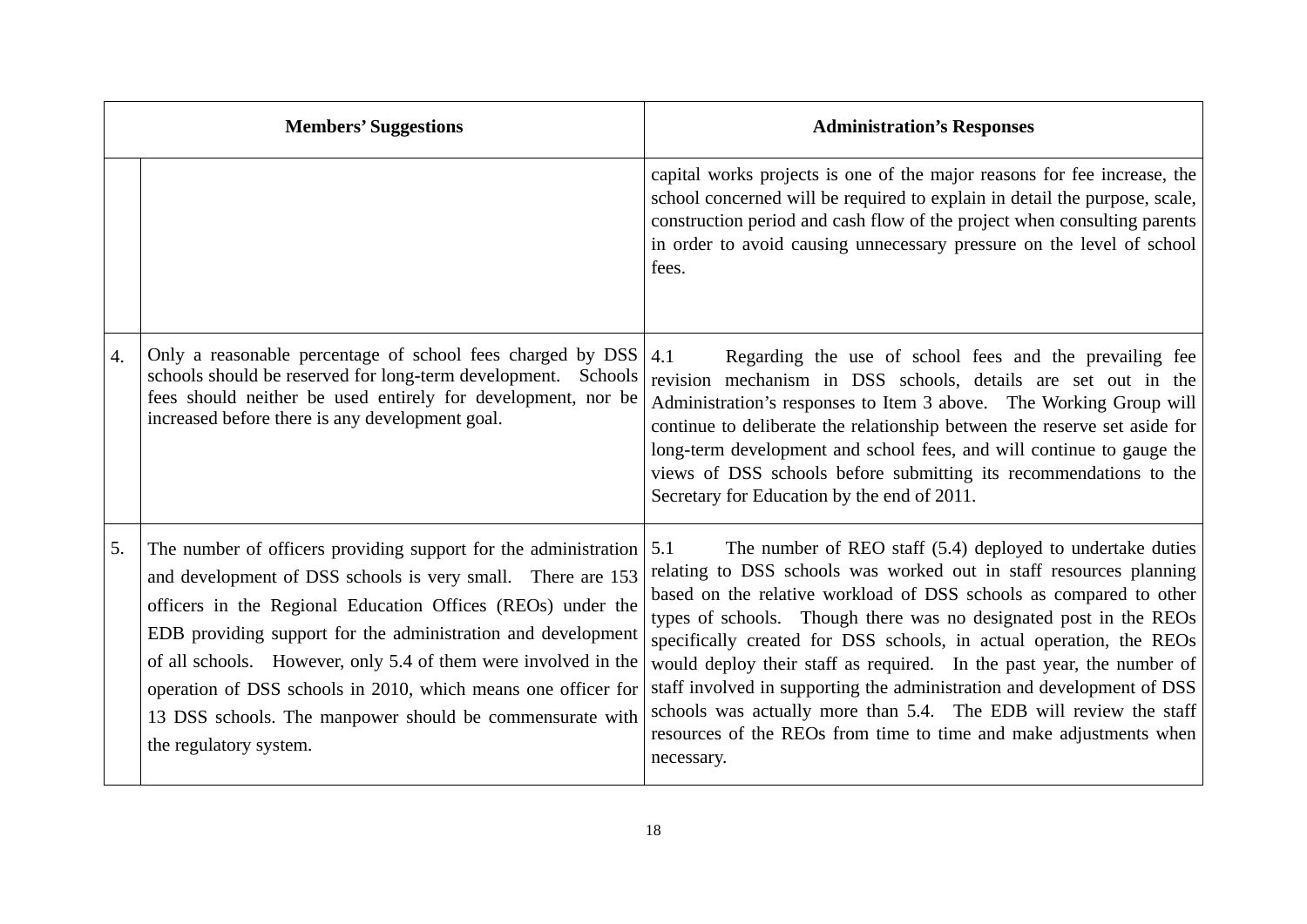|    | <b>Members' Suggestions</b>                                                                                                                                                                                                                                                                                          |                                             | <b>Administration's Responses</b>                                                                                                                                                                                                                                                                                                                                                                                                                                                                                                                                                                                                                                                                                                                                                                                                                                                                                                                                                                                                                            |  |
|----|----------------------------------------------------------------------------------------------------------------------------------------------------------------------------------------------------------------------------------------------------------------------------------------------------------------------|---------------------------------------------|--------------------------------------------------------------------------------------------------------------------------------------------------------------------------------------------------------------------------------------------------------------------------------------------------------------------------------------------------------------------------------------------------------------------------------------------------------------------------------------------------------------------------------------------------------------------------------------------------------------------------------------------------------------------------------------------------------------------------------------------------------------------------------------------------------------------------------------------------------------------------------------------------------------------------------------------------------------------------------------------------------------------------------------------------------------|--|
| 6. | The procedures of DSS schools should be proper and transparent.<br>Therefore, appropriate rules and codes of practice should be laid<br>down for compliance by the management, teachers and<br>executives of schools. The enforcement and compliance of such<br>rules and behavioural standards should be monitored. | 6.1<br>students.<br>6.2<br>the end of 2011. | DSS schools are accountable to the government, the public<br>and their stakeholders, including parents, for the use of resources to<br>provide quality education. In this regard, the EDB has issued<br>guidelines from time to time, requiring them to exercise prudence and be<br>accountable for the proper use of these funds in the best interest of their<br>DSS schools should enhance the transparency of their<br>operation, and put in place a proper governance structure and a clear<br>mechanism for check and balance and internal control purposes to avert<br>any possible abuses and to consult relevant stakeholders.<br>The Working Group on DSS is exploring measures to<br>strengthen the internal control mechanism of DSS schools and the<br>monitoring of DSS schools by the EDB to facilitate schools' better<br>administration, personnel management and financial management. The<br>Working Group will continue to gauge the views of the DSS schools<br>before submitting its recommendations to the Secretary for Education by |  |
| V. | <b>Others</b>                                                                                                                                                                                                                                                                                                        |                                             |                                                                                                                                                                                                                                                                                                                                                                                                                                                                                                                                                                                                                                                                                                                                                                                                                                                                                                                                                                                                                                                              |  |
| 1. | The signing of SSB SAs should be expedited. For SSBs that $ 1.1 $<br>refuse to enter into SAs, the Administration should take the<br>initiative to find out their reasons and enhance communication<br>with them so as to identify a solution acceptable to both sides.                                              | (i)<br>(ii)                                 | The EDB has implemented the following measures:<br>Upon receipt of applications for joining the DSS, the EDB will<br>inform applicant schools that no changes to the terms and<br>conditions of the standard SSB SAs are allowed unless under<br>very special circumstances.<br>For aided schools applying for joining the DSS, their SSBs are                                                                                                                                                                                                                                                                                                                                                                                                                                                                                                                                                                                                                                                                                                               |  |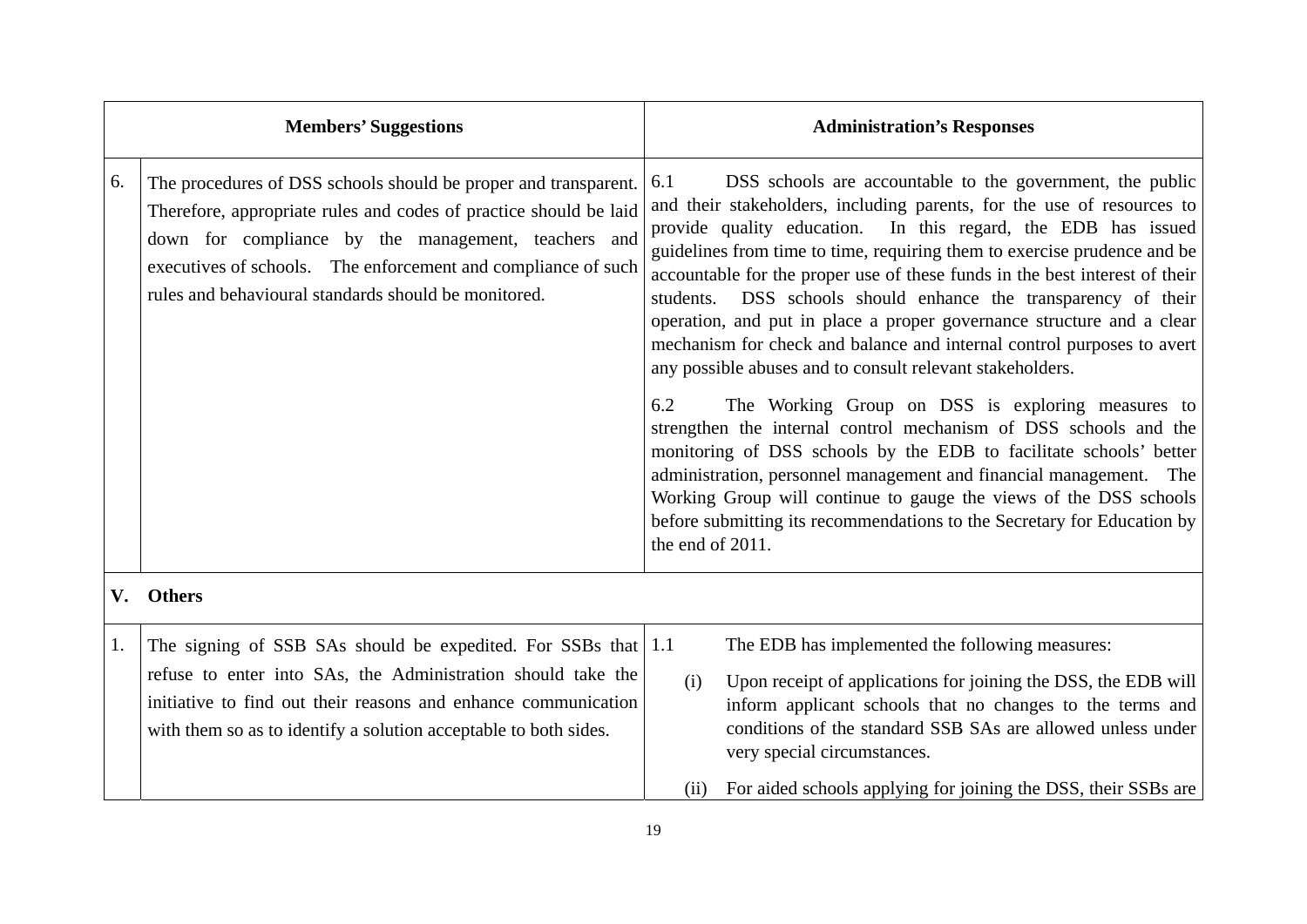| <b>Members' Suggestions</b> |                                                                                                                                                                                                                                                                                                                                                                                                         | <b>Administration's Responses</b>                                                                                                                                                                                                                                                                                                                                                                                                                                                                                                                                                                                                                                                                                                                                                                                                                                                                                                                                                                                                                                                                                                        |  |
|-----------------------------|---------------------------------------------------------------------------------------------------------------------------------------------------------------------------------------------------------------------------------------------------------------------------------------------------------------------------------------------------------------------------------------------------------|------------------------------------------------------------------------------------------------------------------------------------------------------------------------------------------------------------------------------------------------------------------------------------------------------------------------------------------------------------------------------------------------------------------------------------------------------------------------------------------------------------------------------------------------------------------------------------------------------------------------------------------------------------------------------------------------------------------------------------------------------------------------------------------------------------------------------------------------------------------------------------------------------------------------------------------------------------------------------------------------------------------------------------------------------------------------------------------------------------------------------------------|--|
|                             |                                                                                                                                                                                                                                                                                                                                                                                                         | required to enter into SSB SAs before the schools commence<br>operation under the DSS.                                                                                                                                                                                                                                                                                                                                                                                                                                                                                                                                                                                                                                                                                                                                                                                                                                                                                                                                                                                                                                                   |  |
|                             |                                                                                                                                                                                                                                                                                                                                                                                                         | (iii) As regards applications for school allocation, the EDB will<br>make it clear in its correspondence with SSBs and relevant<br>documents (e.g. guidelines and application forms of the<br>School Allocation Exercise) that schools are required to enter<br>into SSB SAs before submissions are made to the Public<br>Works Subcommittee (PWSC) of the Legislative Council or<br>before land/school premises are handed over. Submissions<br>will be made to the PWSC and land/school premises will be<br>handed over to schools only after they have signed SSB SAs.<br>1.2<br>Of the five schools that did not sign SSB SAs as mentioned in<br>the Director of Audit's Report No. 55, the SSB of three schools have<br>already signed the agreements with the EDB in the past months; one has<br>accepted the revised clause in the SMC service agreement after<br>negotiating with the EDB and is expected to conclude both the SSB SA<br>and SMC SA by the end of this school year; and the remaining one is<br>negotiating with the EDB regarding a clause in the SMC SA for early<br>conclusion of both the SSB SA and SMC SA. |  |
| 2.                          | Other aided schools should be treated fairly so that the publicly<br>funded school system can provide quality education. DSS<br>schools enjoy a great degree of freedom, and can achieve a better<br>student-teacher ratio and implement small class teaching widely<br>using the additional resources available to them. Other aided<br>schools should also enjoy such freedom to develop their unique | The objective of introducing the DSS is to inject diversity to<br>2.1<br>the school system in Hong Kong so that parents will have greater choice<br>in finding suitable schools for their children. The finance mode and the<br>operation flexibility of DSS schools are the fundamental parameters to<br>realize the policy objective.<br>Aided and DSS schools are two types of<br>schools under different operation modes such that DSS schools are not<br>required to follow the codes governing the management of aided                                                                                                                                                                                                                                                                                                                                                                                                                                                                                                                                                                                                             |  |